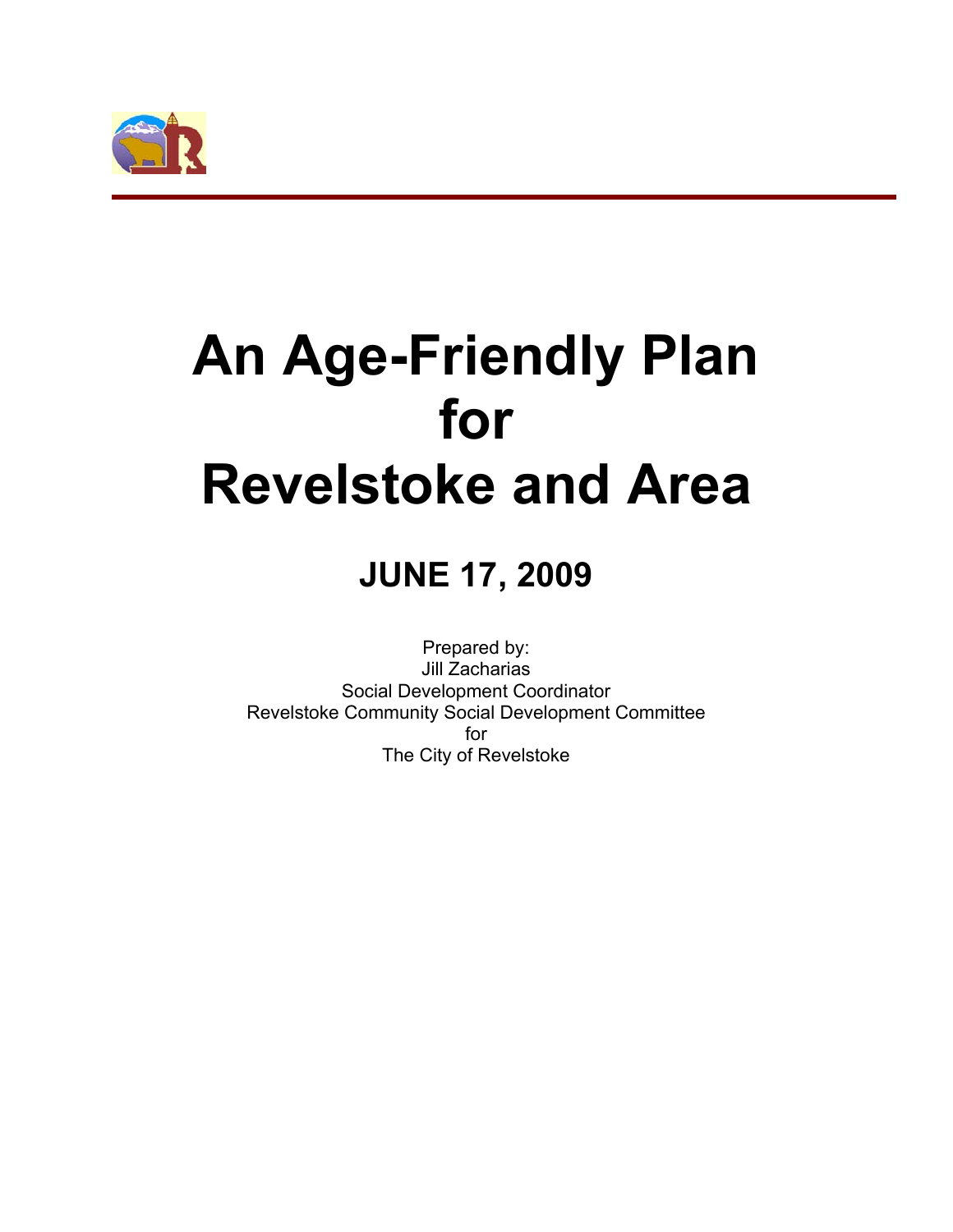## **TABLE OF CONTENTS**

| 1.1 |  |
|-----|--|
| 1.2 |  |
| 1.3 |  |
| 1.4 |  |
|     |  |
|     |  |
| 2.1 |  |
| 2.2 |  |
| 2.3 |  |
| 2.4 |  |
| 2.5 |  |
| 2.6 |  |
| 2.7 |  |
| 2.8 |  |
|     |  |
|     |  |
| 4.1 |  |
| 4.2 |  |
| 4.3 |  |
| 4.4 |  |
| 4.5 |  |
| 4.6 |  |
| 4.7 |  |
| 4.8 |  |
|     |  |
|     |  |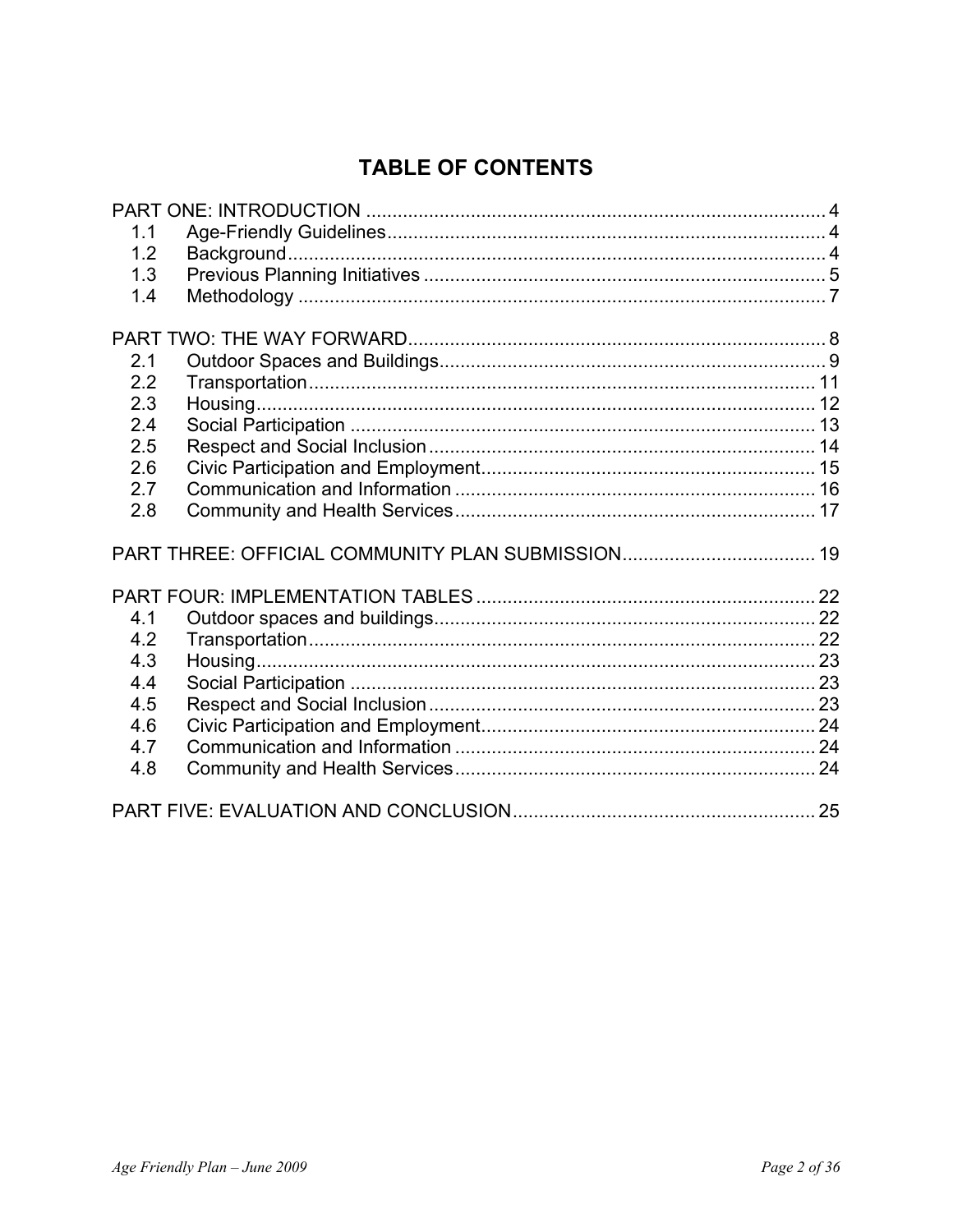## **LIST OF FIGURES**

## **LIST OF APPENDICES**

## **LIST OF ABBREVIATIONS**

| <sub>CC</sub> | <b>Community Connections (Revelstoke) Society</b>                |
|---------------|------------------------------------------------------------------|
| <b>CED</b>    | City of Revelstoke, Department of Community Economic Development |
| CFDC, SE      | Community Futures Revelstoke, Self Employment Program            |
| <b>IH</b>     | <b>Interior Health</b>                                           |
| <b>MCFD</b>   | Ministry of Children and Family Development                      |
| OC.           | Okanagan College                                                 |
| <b>OCP</b>    | <b>Official Community Plan</b>                                   |
| <b>RCHS</b>   | <b>Revelstoke Community Housing Society</b>                      |
| <b>RCSDC</b>  | Revelstoke Community Social Development Committee                |
| <b>RLAC</b>   | <b>Revelstoke Literacy Action Committee</b>                      |
| <b>SHSI</b>   | Seniors' Housing and Support Initiative                          |
| <b>UBCM</b>   | Union of BC Municipalities                                       |
| <b>WHO</b>    | <b>World Health Organization</b>                                 |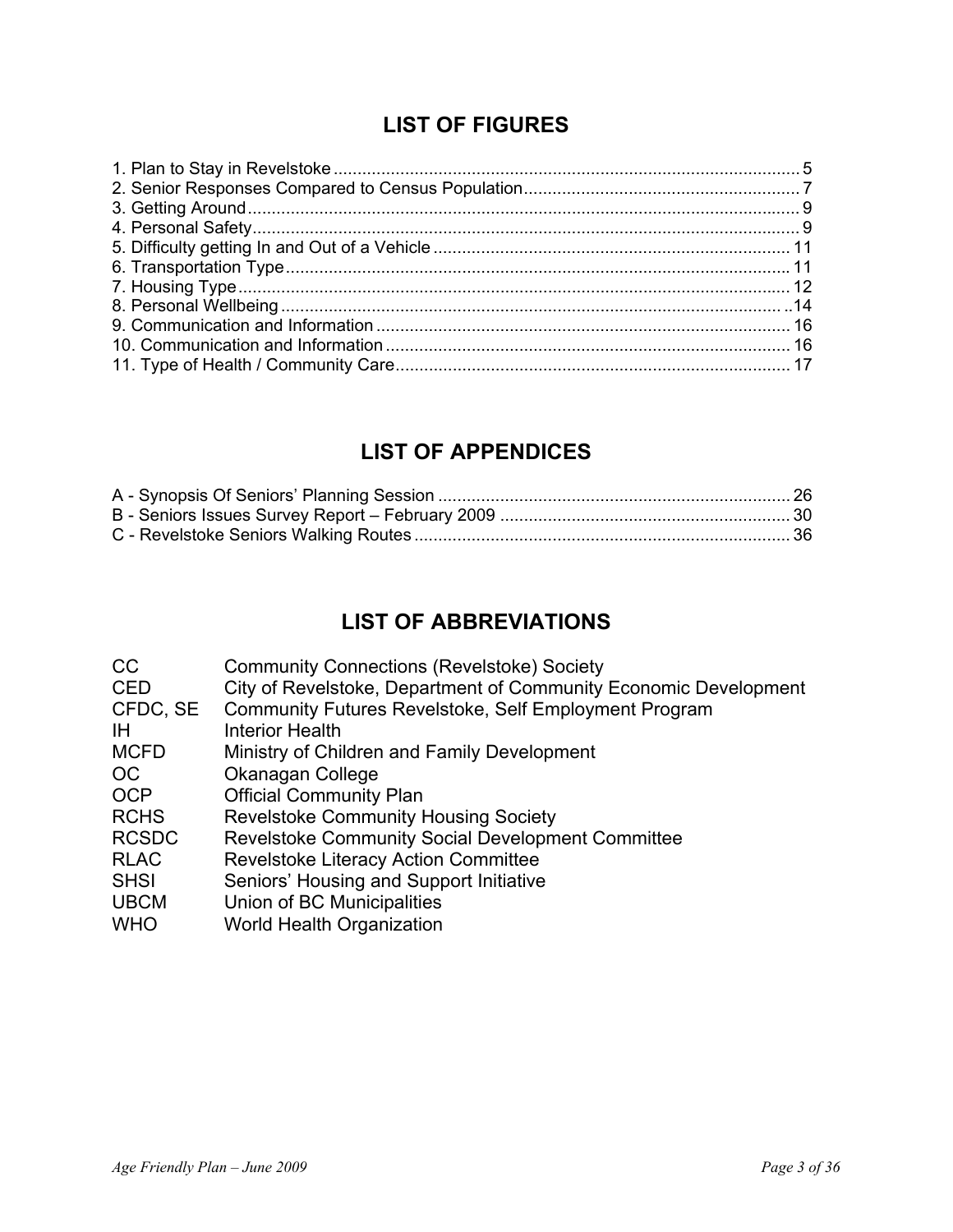## PART ONE: INTRODUCTION

## **1.1 Age-Friendly Guidelines**

In 2004, UBCM launched the Seniors' Housing and Support Initiative (SHSI) to assist local governments to prepare for an aging population. In 2007, the Ministry of Healthy Living and Sport provided resources to further support the initiative and local age-friendly projects. The 2009 Age-friendly Community Planning Grant program represents an opportunity to further this initiative throughout municipalities in  $BC<sup>1</sup>$ .

Age-friendly planning is based on guidelines established by the World Health Organization; an age-friendly community is a community where policies, services and structures related to the physical and social environment are designed to support and enable older people to live in a secure environment, enjoy good health, and continue to participate fully in society<sup>2</sup>.

The eight key features of an age-friendly community are<sup>3</sup>:

- 1. Outdoor spaces and public buildings that are pleasant, clean, secure and physically accessible.
- 2. Public transportation that is accessible and affordable.
- 3. Housing that is affordable, appropriately located, well built, well designed and secure.
- 4. Opportunities for social participation in leisure, social, cultural and spiritual activities with people of all ages and cultures.
- 5. Older people are treated with respect and are included in civic life.
- 6. Opportunities for employment and volunteerism that cater to older persons' interests and abilities.
- 7. Age-friendly communication and information is available.
- 8. Community support and health are tailored to older persons' needs.

## **1.2 Background**

Revelstoke is a small mountain community nestled in the heart of the Columbia Mountains on the banks of the Columbia River. It is located on the Trans-Canada Highway about halfway between Vancouver and Calgary. Revelstoke has a diverse economic base, with forestry, CP Rail, BC Hydro, and public service being major employers. As well, tourism is an everincreasing contributor to the local economy, with 2 national parks and a major all-season resort development adjacent to the community.

In the past few years, Revelstoke has undergone fairly significant changes. With the opening of Revelstoke Mountain Resort in December of 2007, there is increased pressure on existing services and amenities by both new residents and visitors attracted by a plethora of outdoor activities and beautiful mountain scenery. Although the recent economic downturn has slowed the rate of change, housing prices have increased dramatically and rental vacancy rates have dropped. New residents tend to be younger people finding work in the hospitality and construction industries.

<sup>1 1.</sup> Seniors Housing and Support Initiative, http://www.civicnet.bc.ca/siteengine/ActivePage.asp?PageID=217

<sup>2</sup> Age-Friendly Program and Application guide, retrieved from http://www.civicnet.bc.ca/siteengine/ActivePage.asp?PageID=217

<sup>3</sup> Age-Friendly Start-up guide, as above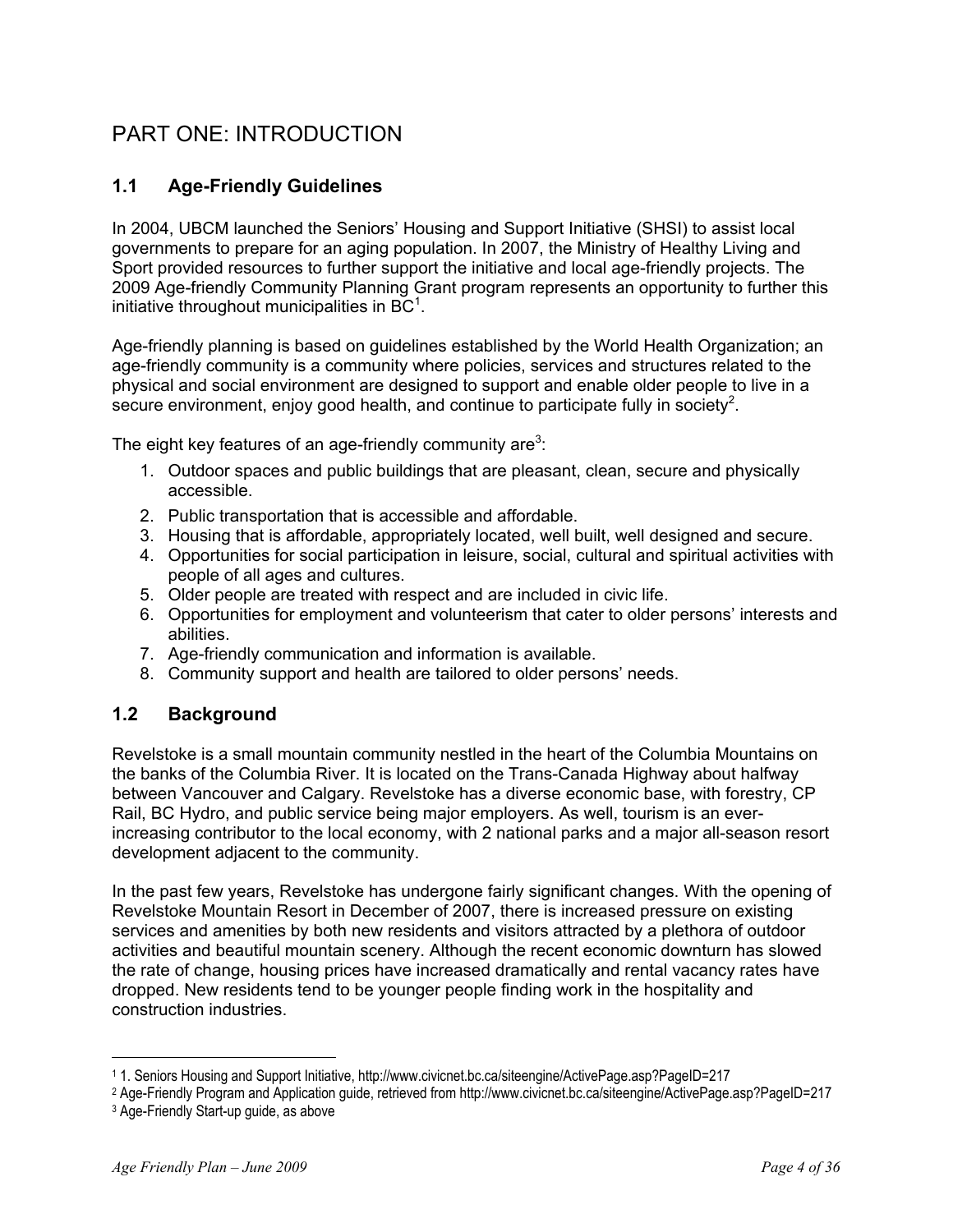Despite changes, Revelstoke's overall population has remained fairly constant in the last 10 years. The table below shows that like most other communities in BC, the number of seniors is on the rise. In particular, it is estimated that within the next five years the 85+ age group will increase by over 40%.

| Age   | 2001 <sup>4</sup> | 20065 | 2008 <sup>6</sup> | $2008 - 2013^7$ |
|-------|-------------------|-------|-------------------|-----------------|
| 45-54 | 1,195             | 1305  | 1547              |                 |
| 55-64 | 710               | 860   | 1024              |                 |
| 65-74 | 535               | 500   | 546               | $+15.5%$        |
| 75-84 | 295               | 325   | 345               | $+6.1%$         |
| $85+$ | 85                | 100   | 128               | + 40.6%         |

Many of Revelstoke's older residents have lived in Revelstoke all their lives, and some families have been in the area for generations. A recent survey of Revelstoke seniors<sup>8</sup> indicated that most want to stay in Revelstoke for the rest of their lives; those who 'didn't know' cited insecurity regarding affordability (rising cost of living), and whether enough services would be available to meet their needs.



Some of this insecurity stems from the rapid changes taking place. In the course of research and community consultation for the age-friendly plan, it became apparent that many older residents felt somewhat disengaged from a community they cared about deeply and the very process of community consultation was empowering for them.

## **1.3 Previous Planning Initiatives**

In recent years, there have been some planning initiatives that include recommendations that would benefit the aging population.

In l999, the Mayor's Advisory Committee for Persons with Disabilities completed an assessment report on 'Accessibility within the City of Revelstoke'. The purpose was to review municipal policies, public transportation, parking, housing and recreation as to appropriate access for persons with disabilities. The report contained a number of explicit recommendations, many of which have since been addressed. In 2008, a similar initiative followed suit. 'Measuring up: Accessibility and Inclusion within the City of Revelstoke', supported by the 2010 Legacies Now

7 As above

<sup>4</sup> Source: Retrieved October 28, 2008 from http://www12.statcan.ca/english/profil01

<sup>5</sup> Source: Retrieved October 28, 2008 from http://www12.statcan.ca/english/census06

<sup>6</sup> Source: Interior Health, Revelstoke Local Health Area Profile, revised December 07

<sup>8</sup> Revelstoke Seniors' Issues Survey Final Report, February 2009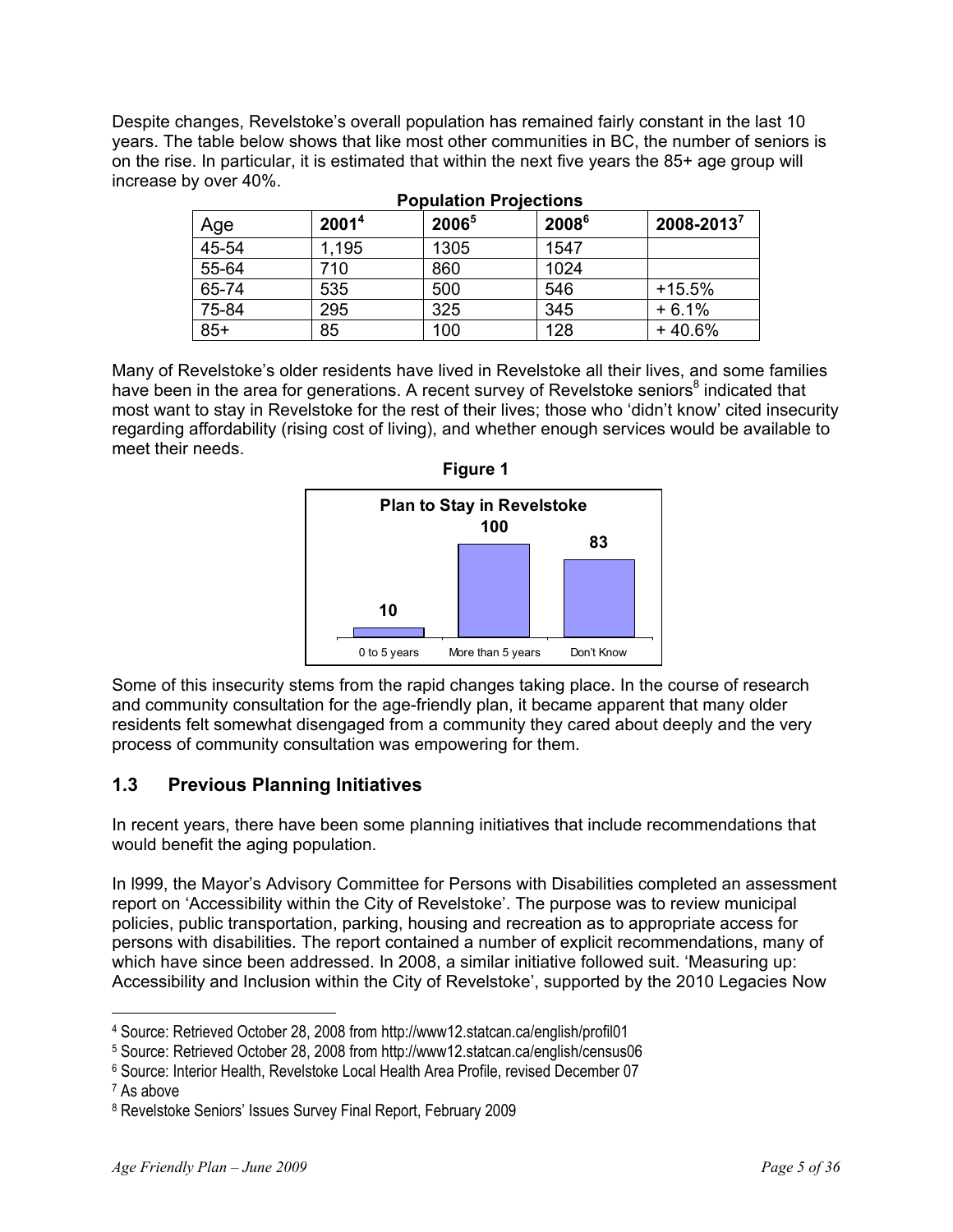program, included a community assessment regarding accessibility and inclusion as well as an implementation plan to identify and remove barriers faced by people with disabilities, seniors and others in four key areas: disability support services, access to information, economic participation, and community contribution. The assessment found the community had many achievements to be proud of, identified specific barriers and service gaps, and listed targets for improvement and priorities. The report came to the conclusion that the major obstacle to implementing initiatives would be a lack of municipal resources, leading to incremental implementation as resources become available.

In 2007, the Revelstoke Community Development Action Plan identified meeting seniors' needs and enabling seniors to continue to stay and live out their lives in Revelstoke as a key objective. Through extensive community consultation, the plan recognized that there is an increased uncertainty about the future among older residents, specifically with regard to the community's ability to meet a variety of needs – from transportation and health care to housing and mitigating social isolation. Again, a number of projects/tasks were listed to facilitate this objective<sup>9</sup>. Also in 2007, the Revelstoke Senior Citizen's Association conducted an informal survey of its membership to determine interest in programs and services.

In 2008, a nursing student doing a practicum at Revelstoke's Queen Victoria Hospital conducted a study on the impacts of isolation for elderly community members<sup>10</sup>. The purpose of the project was to determine each person's perception and experiences regarding isolation (16 people were interviewed), and make recommendations for programs and/or supports that would assist in alleviating barriers.

Findings and recommendations from all of the above documents have been taken into consideration in the preparation of this plan.

In the spring of 2008, the City of Revelstoke formed a new advisory committee of council, the Revelstoke Community Social Development Committee (RCSDC). Between July and September 2008, the newly contracted Social Development Coordinator conducted over 40 interviews with social service providers and active community members to assess community priorities and identify specific gaps that could be addressed through proactive social planning. 'Enabling our growing aging population to continue to live and be supported in Revelstoke' was identified as a top priority for action.

In November 2008, service providers and representatives from key organizations – including the Revelstoke Senior Citizens' Association – were brought together for a social planning session specific to seniors. The goals were to review existing services, ascertain needs, identify gaps, and prioritize short- and long-term actions that would enable seniors to more expediently access services. Once again, needs were identified in the areas of outdoor spaces and buildings (accessibility), transportation, housing, respect and social inclusion, social participation, and community support and health services (**see Appendix A**).

As well, Revelstoke has been undergoing a review and update of the Official Community Plan (OCP), with input on the draft in the spring of 2009.

Early in 2009, the City of Revelstoke obtained an SHSI Age-Friendly Community Planning Grant to assist the community to address two challenges: firstly, to ensure the new OCP is age-

<sup>9</sup> Mountain Labyrinths Inc., (September 2007), Revelstoke and Area Community Development Action Plan, p. 59. 10 Ladner, Kelsey, RN (April 2008), Elderly Community Members: The Impact of Isolation.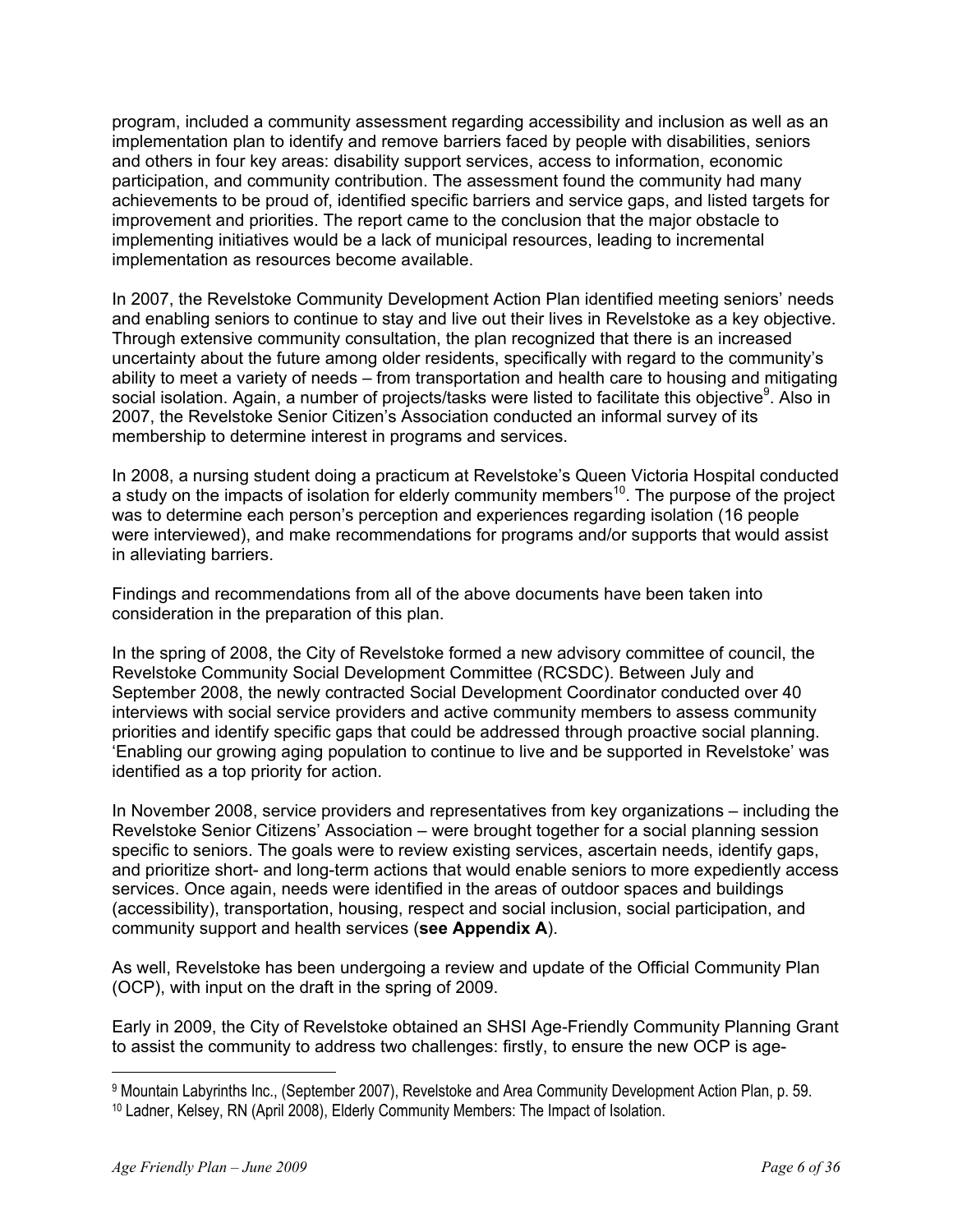friendly and secondly, to consolidate and supplement previous planning initiatives to focus on the aging population. These challenges would be addressed through reviewing the OCP using age-friendly guidelines, and by completing an age-friendly plan to implement over the next 3 to 5 years that would provide future direction for the community and be incorporated into the OCP as part of its implementation strategy.

## **1.4 Methodology**

#### **Community Consultation**

In January 2009, a Senior's Planning steering committee was formed with the following members to oversee the Age-friendly planning process:

| <b>Name</b>              | Organization                                                 |
|--------------------------|--------------------------------------------------------------|
| <b>Audrey Austin</b>     | Community Care Nurse, Home Care Services, Interior Health    |
| Cathy Girling            | Community Connections, Social Justice Advocate, RCSDC member |
| Julie Lowes              | Manager of Revelstoke Health Services, Interior Health       |
| Jane McNab               | RCDSC member, recently retired                               |
| Dale Morehouse           | Treasurer, Revelstoke Senior Citizens' Association           |
| <b>Tony Scarcella</b>    | City Councilor, RCSDC member, retired                        |
| <b>Fred Schraeder</b>    | BOD, Revelstoke Senior Citizens' Association                 |
| Bev Wiege                | Seniors' Counsellor, Revelstoke Senior Citizens' Association |
| <b>Associate Members</b> |                                                              |
| Nelli Richardson         | Executive Director, Revelstoke Women's Shelter, RCSDC Chair  |
| Mengia Nicholson         | <b>Community Response Network Coordinator</b>                |

In February 2009, a Seniors' Issues Survey (**see Appendix B**) was created and distributed through a variety of means, including a mail-out to Revelstoke Senior Citizens' Association members and recipients of home care support, focus groups at places where seniors live, and for pick-up at various churches, thrift stores, the seniors' centre and community centre. The survey was available on-line on the home page of the City of Revelstoke's website, and was advertised on local radio.

A total of 230 surveys were completed and returned. The average age of respondents was 73 years. Over 25% of all Revelstoke residents aged 80 years or over participated in the survey.

On February  $18<sup>th</sup>$ , a public meeting was held at the Revelstoke Seniors' Centre. The goals were to advise community members that the age-friendly planning process was underway and to have an open discussion forum regarding issues that were important to Revelstoke seniors. The meeting was well attended by 80 participants and input documented for the purposes of this report. On April  $9<sup>th</sup>$ , a



presentation to Senior Citizens' Association members reviewed the results of the survey and provided information regarding input to the OCP.

**Figure 2**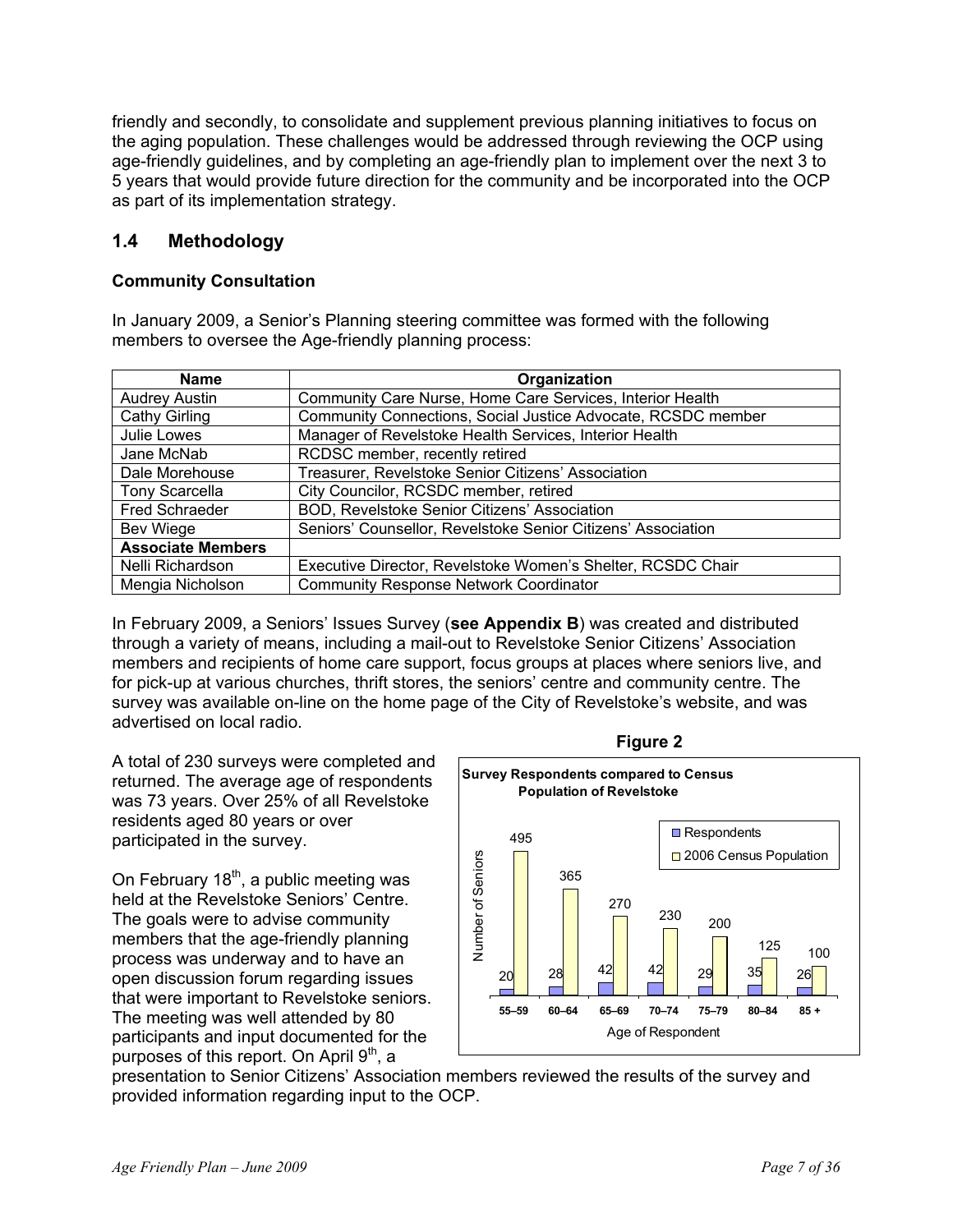The initial community consultation phase of the project was highly successful through the broadbased representation on the steering committee and excellent response and direction via the Seniors' Issues Survey and public meeting.

Public and agency review of the draft Age-Friendly Plan took place during the first 2 weeks of June 2009 and feedback was incorporated into the final document.

#### **Literature review**

Past local planning initiatives were reviewed in terms of what has and has not been addressed, including:

- Assessment report: Accessibility within the City of Revelstoke (June l999)
- Seniors' Association general survey of membership (Spring 2007)
- Revelstoke & Area Community Development Action Plan (2007)
- Elderly Community Members: The Impact of Isolation (April 2008)
- Measuring Up: Accessibility and Inclusion within the City of Revelstoke (June 2008)

As well, Age-friendly plans from other communities were reviewed in terms of formatting, methodology, common trends, and creative community-based solutions, specifically:

- Creston Valley Age-Friendly Assessment (2008)<sup>11</sup>
- Logan Lake Age-Friendly Consultation Report (June 15, 2008)<sup>12</sup>
- District of Saanich, BC, Canada, World Health Organization's Global Age-Friendly Cities Project (2007)<sup>13</sup>

Finally, the City of Revelstoke's Official Community Plan Pre-Final Draft (March 23, 2009) was reviewed, using the eight key features of an age-friendly community as guidelines.

## PART TWO: THE WAY FORWARD

For each of the eight key features of an age-friendly community, there are three parts described below:

- *Common barriers* have been compiled from the literature review of past local planning initiatives, the November 4, 2008 planning session, the Seniors' Issues Survey results, and input from the public meeting and seniors' planning committee members
- *What we are doing* describes current initiatives in the community
- *Recommended actions* describes creative solutions

The graphs in this section derive from Seniors' Issues Survey results (February 2009), and clearly indicate priorities.

<sup>&</sup>lt;sup>11</sup> City of Creston (2008), Creston Valley Age-Friendly Assessment, retrieved from

http://www.seniorsincommunities.ca/documentlibrary/index.php?SUID=b5323271107be4fba57fffd06d3776cb&selectedFolder=69 12 Age-Friendly Communities Implementation Team, (June 15, 2008). Logan Lake Age-Friendly Consultation Report, retrieved from ibid

<sup>13</sup> District of Saanich, British Columbia, Canada, (2008), World Health Organization's Global Age-Friendly Cities Project, retrieved from ibid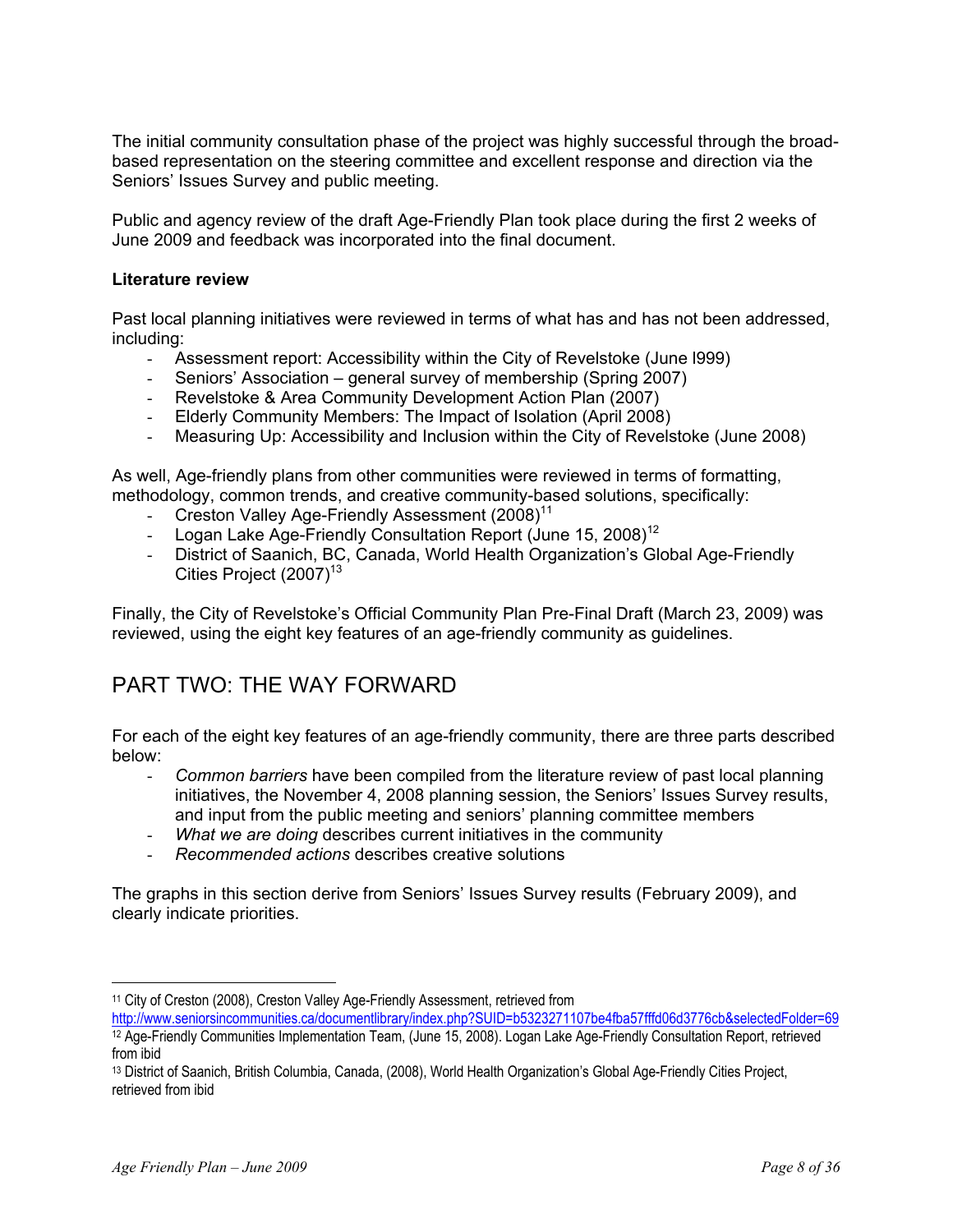## **2.1 Outdoor Spaces and Buildings**

Outdoor spaces and buildings refer to the natural and built environment and enabling older people to get around easily and safely in the community, thereby encouraging community participation. Common barriers fall into 4 categories – winter conditions, benches and sidewalks, accessibility and safety.





#### **Figure 4**



For Revelstoke seniors, walking is a priority. The icy, treacherous condition of sidewalks in winter and lack of enforcement of handicap parking spaces are key barriers to accessibility. Sidewalk ice makes getting around very difficult, especially with a walker. There is a need for more handicap parking. Sloping curbs are good in summer but treacherous if not maintained in winter. There are many sidewalks and curbs in need of repair. More benches are needed, particularly in particular locations identified in the table below. The majority of seniors feel safe during the day, but some not at night. Some don't feel safe in winter because of ice/snow on sidewalks, and in summer due to bears.

Improving outdoor spaces needs to take into consideration the condition and connectivity of streets, sidewalks, and crosswalks, street lighting, benches, and direct access to amenities and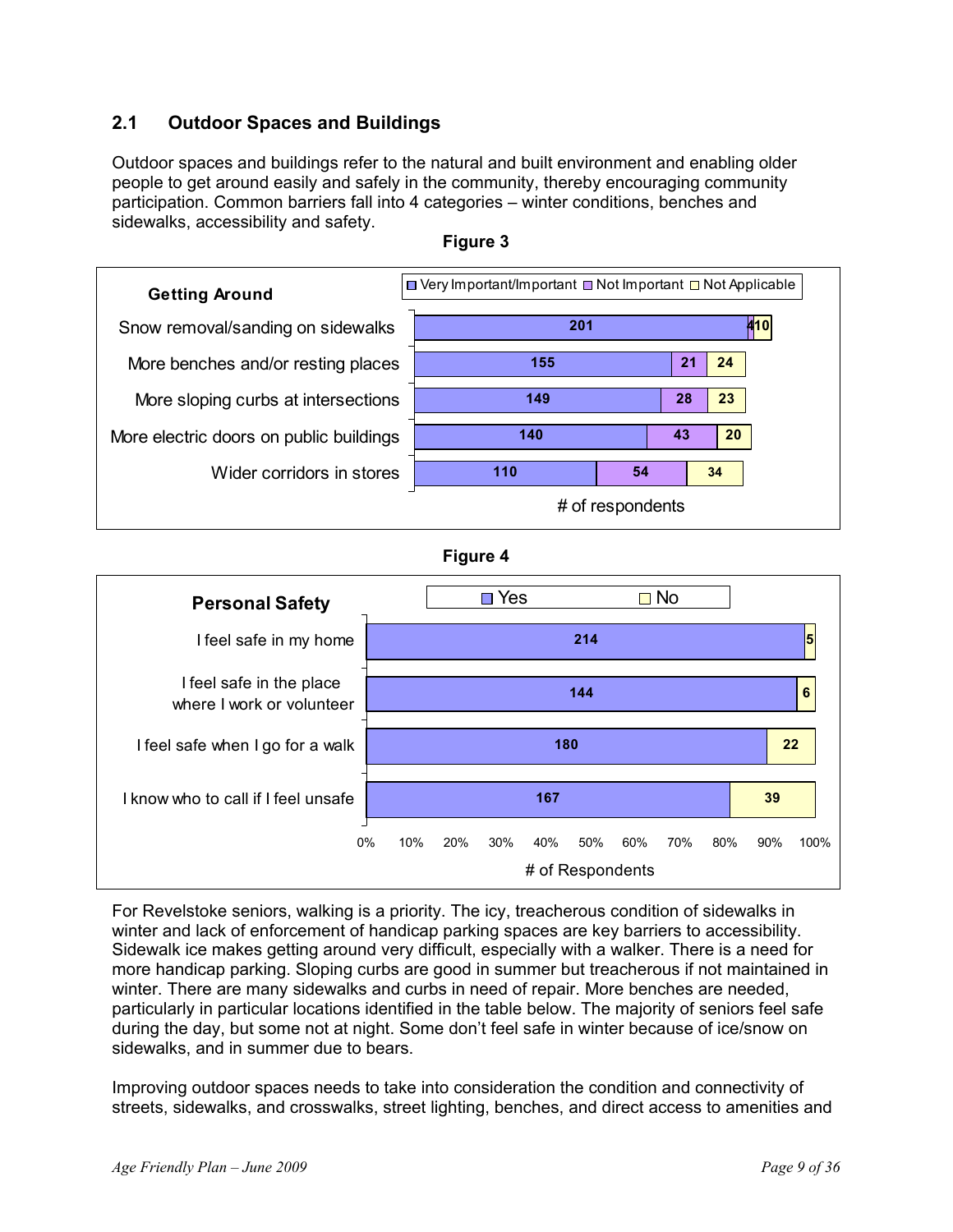services. As well, more aesthetic amenities like trees, gardens, and public art can make a difference to the 'walk-ability' of neighbourhoods $^{14}$ .

## **Outdoor spaces and buildings summary:**

| $\frac{1}{2}$ . The state of the state is the state of the state of $\frac{1}{2}$<br><b>Common barriers</b>                                                                                                                                | What we are doing                                                                                                                                                                                                                                                              | <b>Recommended actions</b>                                                                                                                     |
|--------------------------------------------------------------------------------------------------------------------------------------------------------------------------------------------------------------------------------------------|--------------------------------------------------------------------------------------------------------------------------------------------------------------------------------------------------------------------------------------------------------------------------------|------------------------------------------------------------------------------------------------------------------------------------------------|
| 1. Winter Conditions                                                                                                                                                                                                                       |                                                                                                                                                                                                                                                                                |                                                                                                                                                |
| Icy, treacherous sidewalks in the winter affect ability to<br>get in and out of a vehicle, and inhibit ability to walk or<br>ride a wheelchair                                                                                             | Public works ploughs sidewalks but are<br>under no obligation to do so                                                                                                                                                                                                         | Develop and maintain seniors' walking<br>routes (see OCP submission)                                                                           |
| Fear of driving in the winter                                                                                                                                                                                                              |                                                                                                                                                                                                                                                                                | Mature drivers workshop                                                                                                                        |
| Mounds of snow between sidewalk and roads are very<br>difficult to navigate, especially with a walker                                                                                                                                      |                                                                                                                                                                                                                                                                                | Target snow removal in specific locations                                                                                                      |
| Generally, it is very difficult to get around with a walker in<br>the winter                                                                                                                                                               |                                                                                                                                                                                                                                                                                | Improve transportation options; seniors<br>walking routes                                                                                      |
| Mounds of snow in front of postal boxes at Southside,<br>and between parking and doorway at People's                                                                                                                                       |                                                                                                                                                                                                                                                                                | Target snow removal in specific locations                                                                                                      |
| Sloped curbs okay in summer, dangerous in winter                                                                                                                                                                                           |                                                                                                                                                                                                                                                                                | Grit boxes; targeted snow removal                                                                                                              |
| 2. Benches and Sidewalks                                                                                                                                                                                                                   |                                                                                                                                                                                                                                                                                |                                                                                                                                                |
| Need more benches - downtown, bus stops. greenbelt,<br>in stores, shopping mall, Mackenzie Ave, between<br>downtown & places where seniors live (Selkirk Gardens,<br>Nims Manor etc), soccer/playing field so residents can<br>watch games | Bench dedication program                                                                                                                                                                                                                                                       | Promote increase of bench dedication<br>program; target specific locations on<br>Seniors' Walking routes                                       |
| Sidewalk needed on 4 <sup>th</sup> street hill - disappear as you<br>near the Seniors' Centre                                                                                                                                              |                                                                                                                                                                                                                                                                                | Set priorities for sidewalk improvements                                                                                                       |
| No sidewalk on 6 <sup>th</sup> between Selkirk Gardens and<br>Mackenzie                                                                                                                                                                    |                                                                                                                                                                                                                                                                                | As above                                                                                                                                       |
| No sidewalk on Front Street                                                                                                                                                                                                                |                                                                                                                                                                                                                                                                                | As above                                                                                                                                       |
| 3. Accessibility                                                                                                                                                                                                                           |                                                                                                                                                                                                                                                                                |                                                                                                                                                |
| Need more handicapped parking downtown, and better<br>enforcement of existing handicapped parking spots -<br>specifically in the front of the Credit Union, on Campbell<br>Ave and the Medical Clinic                                      | Parking committee                                                                                                                                                                                                                                                              | Increase number of handicapped parking<br>spots in specific locations; begin to<br>enforce parking regulations                                 |
| Despite signage, seniors still have difficulty accessing<br>parking at the Seniors Centre                                                                                                                                                  | Some spots designated as seniors'<br>parking;<br>Signage directing vehicles to west<br>parking lot                                                                                                                                                                             | Larger, more visible signage;<br>Seniors' association issue parking<br>permits to members;<br>Designate more spots for seniors;<br>Enforcement |
| Need more electric doors on public buildings                                                                                                                                                                                               |                                                                                                                                                                                                                                                                                | Graduated program as \$\$ becomes<br>available                                                                                                 |
| Elevators at Selkirk Medical Clinic & Court House<br>elevators - too small, doors too fast                                                                                                                                                 |                                                                                                                                                                                                                                                                                | Advise                                                                                                                                         |
| Stores – many have a step up, narrow aisles, slippery<br>floors                                                                                                                                                                            |                                                                                                                                                                                                                                                                                | Prepare 'age-friendly' brochure for store<br>owners; Accessibility guidelines for<br>commercial properties                                     |
| The current location of the food bank is not wheelchair<br>accessible                                                                                                                                                                      | Community Connections has been<br>searching for an alternative solution for<br>several years; current rental cost for<br>buildings with street level access<br>prohibits a move. The food bank<br>currently will deliver hampers to<br>individuals home (volunteer program) or | Continue food bank accessibility policy                                                                                                        |

 $\overline{a}$  $14$  www.smartgrowth.bc.ca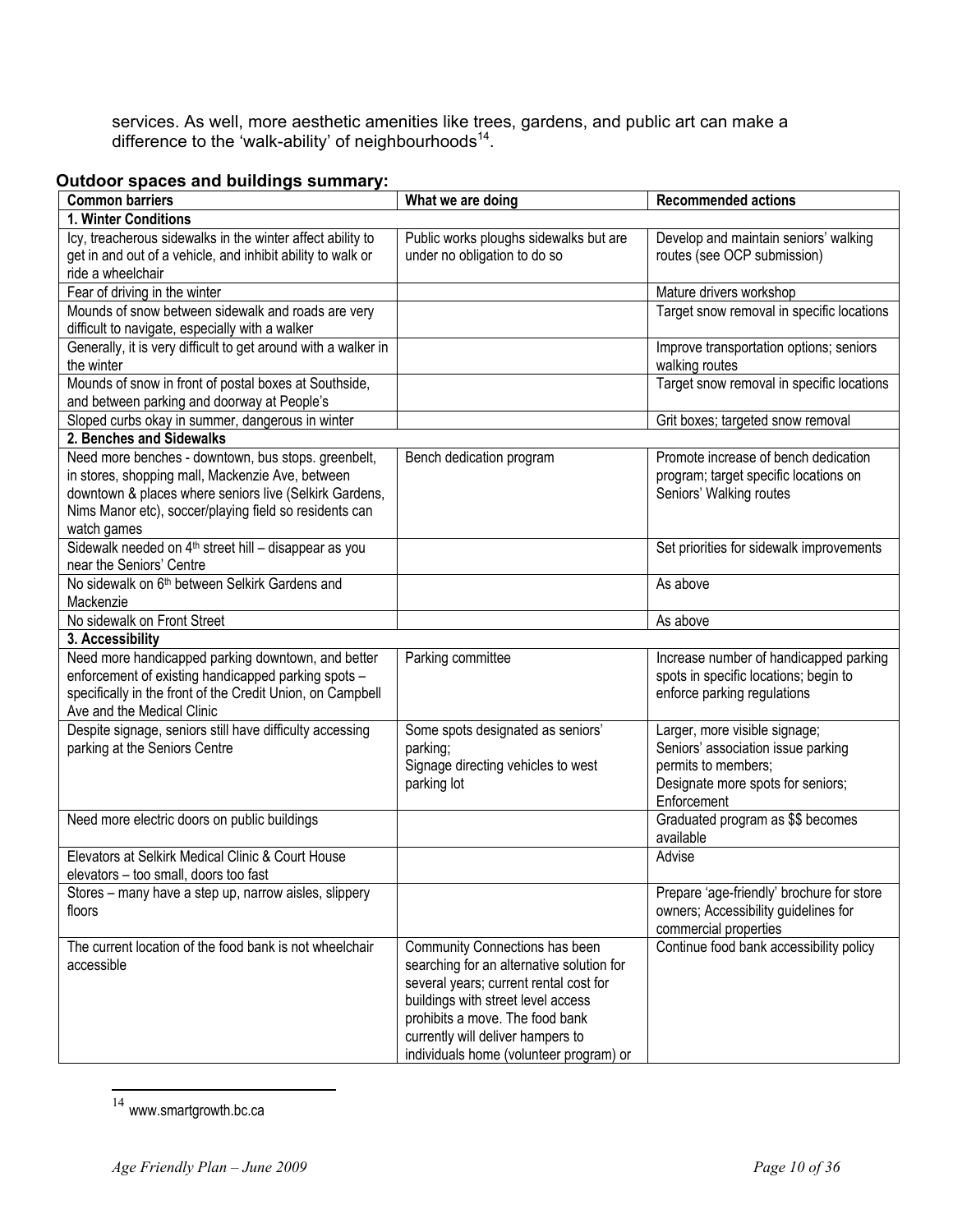|                                                                                          | bring hampers to the door to avoid stairs. |                                    |
|------------------------------------------------------------------------------------------|--------------------------------------------|------------------------------------|
| There is no wheelchair accessibility to the 2 <sup>nd</sup> floor of                     |                                            | Provide ground floor meeting space |
| City Hall                                                                                |                                            | when necessary                     |
| 4. Safety                                                                                |                                            |                                    |
| In some areas of the City the presence of bears in<br>summer makes residents feel unsafe | Active Bear Aware program                  | Continue Bear Aware program        |

## **2.2 Transportation**

Transportation takes into consideration convenience, safety, and enabling older persons to go wherever they want or need to in the community. For Revelstoke, there are two categories of transportation: in-town, and out-of-town.

In Revelstoke, a number of issues are cited regarding the existing taxi service – long wait times; lack of courteous drivers. For some seniors, the condition of the sidewalks/roads affects their ability to get in and out of a vehicle.





**Figure 6** 

Many express concern that the public transit bus does not stop at the Community Centre or Seniors' Centre, and there is no transit service in the evenings. Another key issue for many is access to out of town medical appointments – particularly when requiring an overnight stay. This is difficult to arrange for many seniors. Accessible, alternative transportation options are needed for this and for appointments that must be made on dates when the medical bus is not available.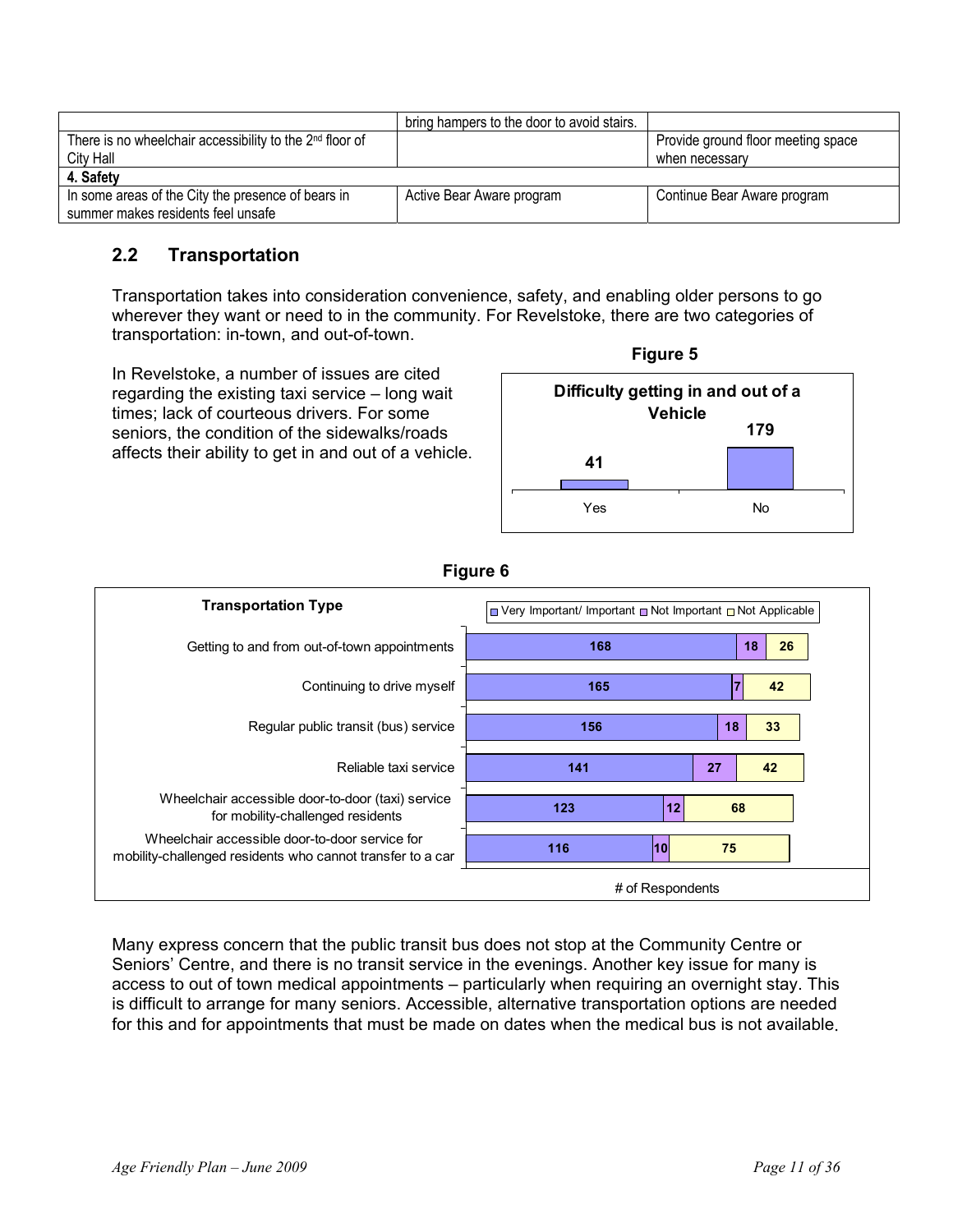## **Transportation summary:**

| <b>Common barriers</b>                                                                                                                                                                                                                                                                 | What we are doing                                                                                                                                                                                | <b>Recommended actions</b>                                                                                                       |
|----------------------------------------------------------------------------------------------------------------------------------------------------------------------------------------------------------------------------------------------------------------------------------------|--------------------------------------------------------------------------------------------------------------------------------------------------------------------------------------------------|----------------------------------------------------------------------------------------------------------------------------------|
| 1. In-town                                                                                                                                                                                                                                                                             |                                                                                                                                                                                                  |                                                                                                                                  |
| Taxi service is unreliable - long wait times, some driver's<br>are not helpful for those who have difficulty getting into<br>the taxi; increased costs/inefficient use of time for home<br>care staff - in the past staff have had to drive clients<br>because of unreliability        | Some groups are advocating to the<br>Transportation board to increase the<br>number of licenses for the area;<br>Community Care is working to improve<br>working relations with the taxi service | Continue the same;<br>Explore options to develop volunteer<br>driver program                                                     |
| The Transit Bus does not stop at the Community Centre<br>or Seniors' Centre, nor does it run in the evenings;<br>frequency is also an issue                                                                                                                                            |                                                                                                                                                                                                  | Review transit route to include a stop at<br>the Seniors' centre; Advocate for a trial<br>period of longer hours                 |
| Older people end up driving themselves when they<br>shouldn't be - unsafe                                                                                                                                                                                                              |                                                                                                                                                                                                  | Mature drivers' workshop;<br>Improve public transportation options                                                               |
| Handydart - although wheelchair accessible bus has<br>been purchased, there have been operational challenges                                                                                                                                                                           |                                                                                                                                                                                                  | Review successful Handydart practices<br>in other communities & develop transit<br>plan                                          |
| Many bus stops don't have benches or a shelter                                                                                                                                                                                                                                         |                                                                                                                                                                                                  | Improve bus stops incrementally as<br>resources allow                                                                            |
| 2. Out-of-town                                                                                                                                                                                                                                                                         |                                                                                                                                                                                                  |                                                                                                                                  |
| Access to out of town medical appointments requiring an<br>overnight stay is difficult to arrange for many seniors -<br>accessible, alternative transportation options are needed<br>for this and for appointments that must be made on dates<br>when the medical bus is not available | Health Connections bus runs on<br>Tuesdays to Kamloops & Wednesdays<br>to Kelowna for a \$5 cost one-way                                                                                         | Explore options to develop volunteer<br>driver program, with a contingency to<br>support gas/meal costs for drivers &<br>clients |
| Expense involved in traveling to out-of-town appointments<br>can be prohibitive                                                                                                                                                                                                        |                                                                                                                                                                                                  | As above                                                                                                                         |
| Some don't have access to a support person or<br>companion to travel with them for out-of-town<br>appointments                                                                                                                                                                         |                                                                                                                                                                                                  | As above                                                                                                                         |

## **2.3 Housing**

Older residents need to have access to housing that is safe and affordable, and allows them to stay independent as their needs change. In the continuum of housing needs there are three categories: independent, subsidized and housing support.

In Revelstoke, many older residents are well housed - 182 respondents to the Seniors' Issues Survey own their own homes.

However, although many feel fortunate to own their homes, they are not sure what to do if they had to move – nothing suitable is available or affordable for seniors; there are limited to no options for seniors needing or wishing to downsize. *"If I had to sell my home, where would I go?"* Furthermore, although the wait list for residential care fluctuates and currently is low, there has been a persistent wait list for assisted living.



**Figure 7**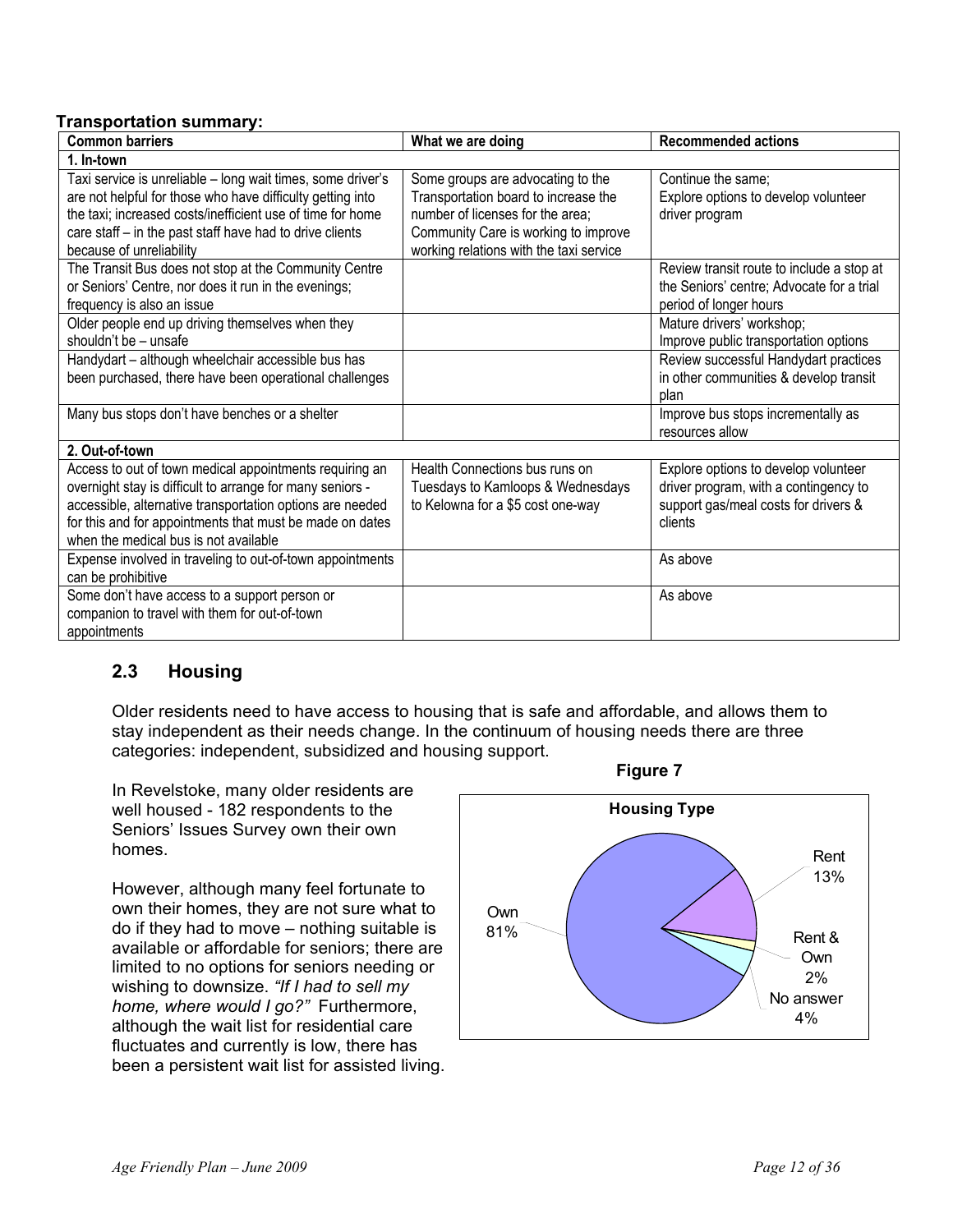#### **Housing summary:**

| <b>Common barriers</b>                                                                                                                                                                                                                       | What we are doing                                                                                                                                                                                                                                                                                                             | <b>Recommended actions</b>                                                                                                                                                                                                                                 |
|----------------------------------------------------------------------------------------------------------------------------------------------------------------------------------------------------------------------------------------------|-------------------------------------------------------------------------------------------------------------------------------------------------------------------------------------------------------------------------------------------------------------------------------------------------------------------------------|------------------------------------------------------------------------------------------------------------------------------------------------------------------------------------------------------------------------------------------------------------|
| 1. Independent                                                                                                                                                                                                                               |                                                                                                                                                                                                                                                                                                                               |                                                                                                                                                                                                                                                            |
| Affordable, independent living (rental or ownership)<br>options are very limited for seniors needing or wishing to<br>downsize; Many older residents are fortunate to own<br>their homes, but are not sure what to do if they had to<br>move | Housing Outreach Worker and Social<br>Justice Advocate at Community<br>Connections can assist individuals in<br>accessing other alternatives;<br>Revelstoke Community Housing Society<br>(RCHS) will be constructing small homes<br>on small lots in Phase One                                                                | Need someone to facilitate or coordinate<br>cooperative living/roommate living for<br>seniors to offset increasing costs &<br>decrease social isolation;<br>Encourage private developers to meet<br>this identified need:<br>Encourage RCHS to do the same |
| 2. Subsidized                                                                                                                                                                                                                                |                                                                                                                                                                                                                                                                                                                               |                                                                                                                                                                                                                                                            |
| There are wait lists at both subsidized rental housing<br>buildings for seniors and disabled                                                                                                                                                 | Social Justice Advocate and Housing<br>Outreach Worker at Community<br>Connects can assist individuals to apply<br>to BC Housing and provide support for<br>indicating urgency on wait lists;<br>BC Housing announced the intention of<br>constructing subsidized rental units for<br>seniors/disabled in Revelstoke (May 09) | Advocate to BC Housing to increase the<br>number of subsidized rental housing<br>units for seniors/disabled in Revelstoke<br>through community partnerships                                                                                                |
| The number of residential care beds and assisted living<br>units is insufficient to address (fluctuating) wait lists and                                                                                                                     |                                                                                                                                                                                                                                                                                                                               | Advocate to Interior Health to increase<br>the number of 1) assisted living units and                                                                                                                                                                      |
| potentially meet future needs<br>There is no shelter for men and/or people who are<br>difficult to house                                                                                                                                     | Emergency housing screening committee<br>provides temporary support;<br>RCHS forming an emergency housing<br>committee to look at longer term<br>solutions                                                                                                                                                                    | 2) residential care beds in Revelstoke<br>RCHS to explore viable options to<br>address this issue                                                                                                                                                          |
| There is no emergency or temporary housing                                                                                                                                                                                                   | As above                                                                                                                                                                                                                                                                                                                      | As above                                                                                                                                                                                                                                                   |
| 3. Support                                                                                                                                                                                                                                   |                                                                                                                                                                                                                                                                                                                               |                                                                                                                                                                                                                                                            |
| There is no housing resource centre                                                                                                                                                                                                          | Community Connections has a Housing<br>Outreach Worker to assist the Homeless.<br>or those at risk of Homelessness;                                                                                                                                                                                                           | RCHS to explore viable options to<br>address this issue                                                                                                                                                                                                    |
| There are no referral services, bonding or formalized<br>service for housekeeping, yard maintenance, snow<br>shoveling or handyman services - seniors have liability<br>and safety concerns for people they would like to hire               |                                                                                                                                                                                                                                                                                                                               | Encourage this type of service be<br>established in Revelstoke (through<br>employment centre, SE program etc)                                                                                                                                              |

## **2.4 Social Participation**

Social participation includes opportunities for developing and maintaining meaningful social networks within the community, and consideration of seniors' needs and preferences by a diverse range of agencies and institutions during planning processes. For seniors in Revelstoke, it is important to note that the condition of roads and sidewalks in the winter and limited hours of public transit affect social participation. Recreational and social activities, help with and/or more information about government services and learning about volunteer opportunities are top priorities.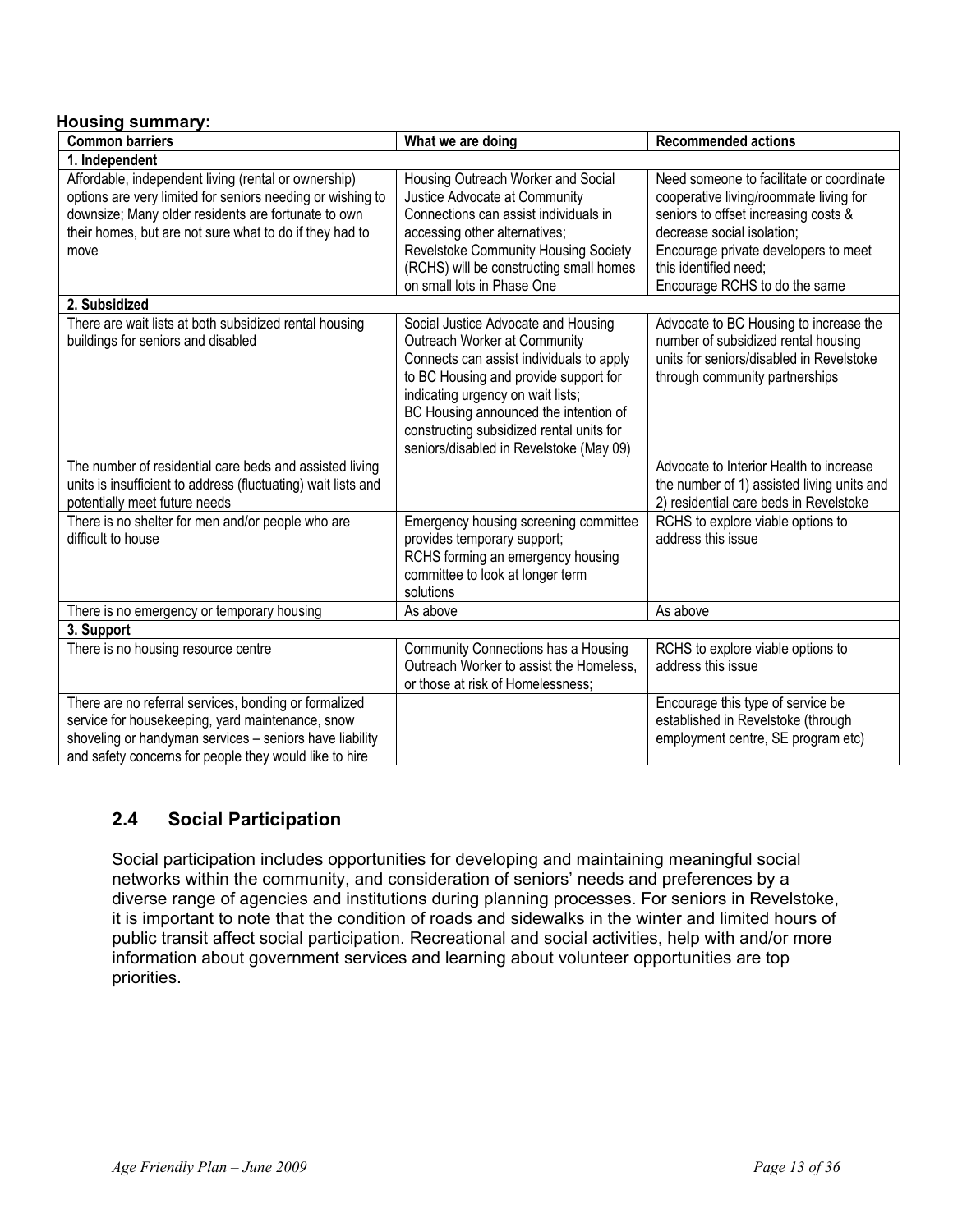| <b>Personal Well Being</b>                                   | $\Box$ Very Important/ Important $\Box$ Not Important $\Box$ N/A |     |    |          |
|--------------------------------------------------------------|------------------------------------------------------------------|-----|----|----------|
| Recreational and social activities                           |                                                                  | 161 |    | 15<br>21 |
| Help with and/or more information about government services  | 153                                                              |     |    | 33<br>14 |
| Learning about volunteer opportunities                       | 124                                                              |     | 34 | 42       |
| Help with yard work, home repairs, and snow shoveling        | 93                                                               | 36  |    | 78       |
| Educational opportunities                                    | 91                                                               | 52  |    | 54       |
| Help with shopping and getting to appointments               | 86                                                               | 34  |    | 80       |
| Help navigating computer websites/getting information online | 78                                                               | 44  |    | 74       |
| Learning how to use a computer                               | 77                                                               | 53  |    | 71       |
| Help with housework & cooking meals                          | 76                                                               | 45  |    | 81       |
|                                                              | # of respondents                                                 |     |    |          |

## **Figure 8**

## **Social participation summary:**

| <b>Common barriers</b>                                            | What we are doing                          | <b>Recommended actions</b>                |
|-------------------------------------------------------------------|--------------------------------------------|-------------------------------------------|
| Condition of roads/sidewalks in winter affect residents           | City of Revelstoke, winter snow removal    | Seniors' walking routes (see OCP          |
| ability to participate and leads to increased social              | program                                    | submission);                              |
| isolation in the winter season                                    |                                            | Improve public transportation options     |
| For isolated seniors, other barriers to participation include     | IH Home and Community Care,                | Coordinate volunteers to provide          |
| physical ability, transportation, financial limitations, lack of  | <b>Community Care Social Work</b>          | telephone support calls or personal       |
| services, lack of motivation, lack of support, and language       |                                            | visits; ensure services are financially   |
| issues                                                            |                                            | accessible; continue developing           |
|                                                                   |                                            | supportive programs                       |
| There is no public transportation in the evenings                 |                                            | Advocate for a trial period for longer    |
|                                                                   |                                            | hours of for public transit               |
| More senior participation and events are needed at the            | Seniors' Association is working towards    | Volunteer Coordinator (see below);        |
| Seniors' Centre                                                   | increasing participation and events        | Suggestions for events - Old-time         |
|                                                                   |                                            | dances, arts, crafts, cards (other than   |
|                                                                   |                                            | Bridge), lunch outings, bus trips out-of- |
|                                                                   |                                            | town                                      |
| Lack of capacity and/or commitment to organize events             |                                            | Explore options to establish a volunteer  |
| (no coordinator)                                                  |                                            | coordinator for seniors activities &      |
|                                                                   |                                            | programs                                  |
| Activities need to be held during the day $-$ it is difficult for | Most activities at the Seniors' Centre are |                                           |
| many seniors to get out at night                                  | held during the day                        |                                           |

## **2.5 Respect and Social Inclusion**

Respect and social inclusion encompasses the need for various aspects of the community, like public services, media, and commercial services, to be respectful of and willing to accommodate the diversity of needs among older people.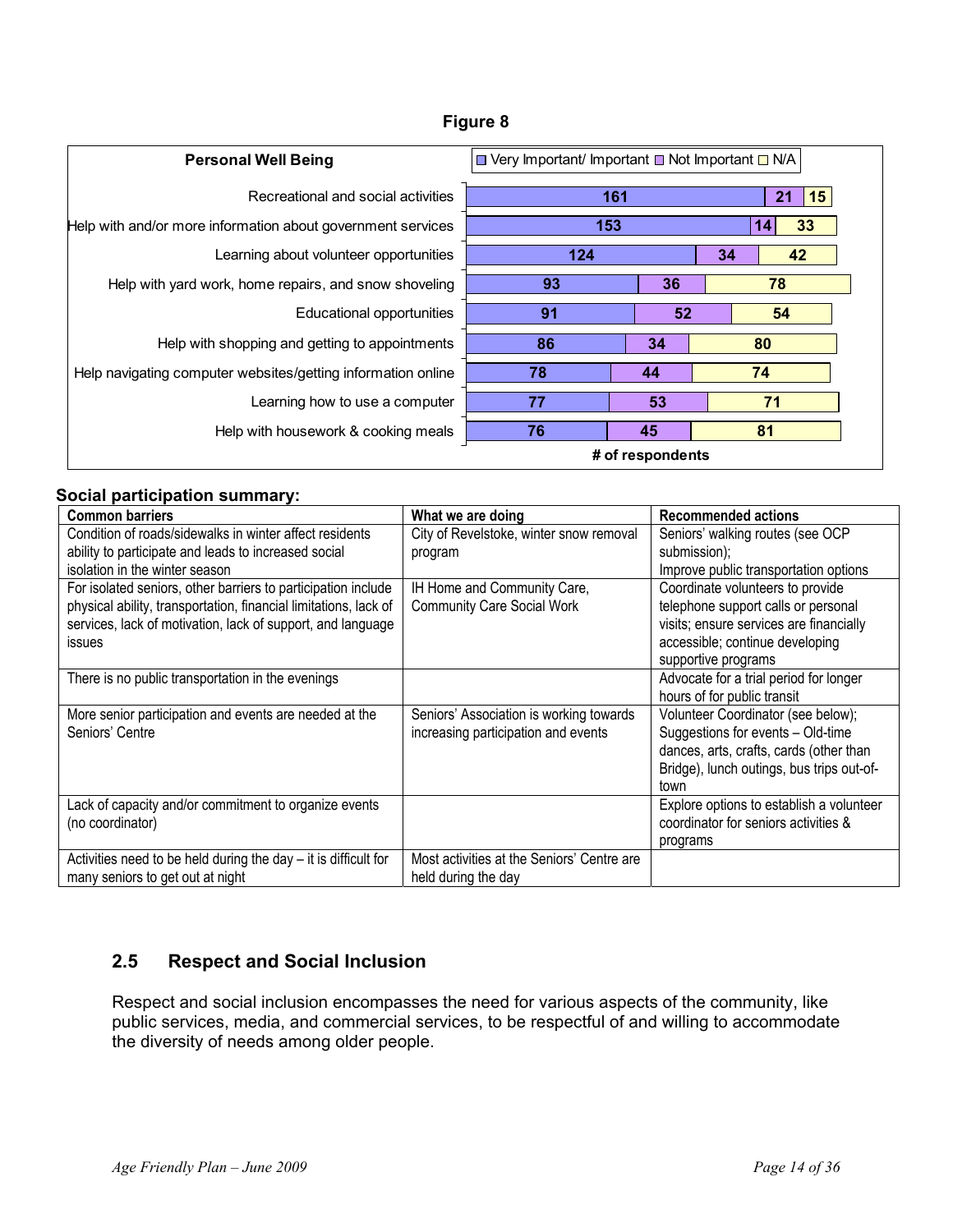#### **Respect and social inclusion summary:**

| <b>Common barriers</b>                                                                                                                                                                                                                                                                                                                                                                                                                                                 | What we are doing                                 | <b>Recommended actions</b>                                                                                                                                                                                                                        |
|------------------------------------------------------------------------------------------------------------------------------------------------------------------------------------------------------------------------------------------------------------------------------------------------------------------------------------------------------------------------------------------------------------------------------------------------------------------------|---------------------------------------------------|---------------------------------------------------------------------------------------------------------------------------------------------------------------------------------------------------------------------------------------------------|
| There is a feeling that with the development of<br>Revelstoke Mountain Resort, seniors (who don't ski)<br>have been left out and it has increased the level of<br>uncertainty about the future                                                                                                                                                                                                                                                                         | Developing an Age-Friendly Plan for<br>Revelstoke | Ensure age-friendly considerations are<br>embedded into all community planning<br>processes                                                                                                                                                       |
| The focus of much of the new commercial ventures<br>excludes seniors' interests (skate shops, bars - for<br>young people)                                                                                                                                                                                                                                                                                                                                              |                                                   | Chamber of Commerce – prepare 'age-<br>friendly' brochure for store owners;<br>Accessibility guidelines for commercial<br>properties                                                                                                              |
| Loss of parking or access to parking - parking close to<br>shops and medical facilities is important for those for<br>whom walking any distance is difficult - there is<br>frustration that non-seniors use the seniors' parking at<br>the Community Centre and non-handicapped people<br>use handicapped parking, and there is no enforcement<br>to support seniors; also with increased traffic in town it<br>is becoming more difficult to find a good parking spot | Parking committee                                 | Increase number of handicapped parking<br>spots in specific locations; Begin to<br>enforce parking regulations; Larger, more<br>visible signage;<br>Seniors' association issue parking permits<br>to members:<br>Designate more spots for seniors |
| A lack of focus of the Draft Official Community Plan on<br>the needs of the senior population                                                                                                                                                                                                                                                                                                                                                                          | Submission to Draft OCP                           | Ensure OCP implementation plan<br>incorporates 'age-friendly'<br>recommendations                                                                                                                                                                  |

## **2.6 Civic Participation and Employment**

Civic participation involves the inclusion of older persons in community decision-making processes. Employment refers to opportunities for older residents to contribute experience and skills to the community through both paid and unpaid work.

In Revelstoke, recently some businesses have encouraged older applicants for employment through signage and advertising. As previously mentioned, there is avid interest in finding out about volunteer opportunities – and again, transportation and the conditions of sidewalks and roads in winter months affect civic participation.

| <b>Common barriers</b>                                                                                                                                                                                                  | What we are doing                                                                                                                                                                                                                                                                                           | <b>Recommended actions</b>                                                                            |
|-------------------------------------------------------------------------------------------------------------------------------------------------------------------------------------------------------------------------|-------------------------------------------------------------------------------------------------------------------------------------------------------------------------------------------------------------------------------------------------------------------------------------------------------------|-------------------------------------------------------------------------------------------------------|
| There are limited job opportunities to match the skill set<br>or abilities of older residents; there are concerns about<br>affordability and rising cost of living, the economy -<br>many seniors work out of necessity | Recently some businesses have<br>encouraged older applicants for<br>employment through signage and<br>advertising;<br><b>Community Connections Social Justice</b><br>Advocate and the Seniors' Association<br>counselor can help clients access<br>services and financial supports;<br>Revelstoke food bank | Continue to advocate for financial and<br>other supports for those in need;<br>Continue the food bank |
| Literacy & computer literacy                                                                                                                                                                                            | New equipment purchased for computer<br>lab at seniors' centre;<br>Computer literacy programming<br>underway                                                                                                                                                                                                | Continue to support programming and<br>technical upgrades of the Seniors' Centre<br>Computer Lab      |
| It can be challenging to find out about volunteer<br>opportunities in the community                                                                                                                                     | CFDC Volunteer Revelstoke initiative                                                                                                                                                                                                                                                                        | Explore options to establish a volunteer<br>coordinator for seniors activities &<br>programs          |
| Limited transportation options/lack of walkability in<br>winter months                                                                                                                                                  | Transit bus; taxi pass                                                                                                                                                                                                                                                                                      | Seniors' walking routes;<br>Review transit route & schedule                                           |

## **Civic participation and employment summary:**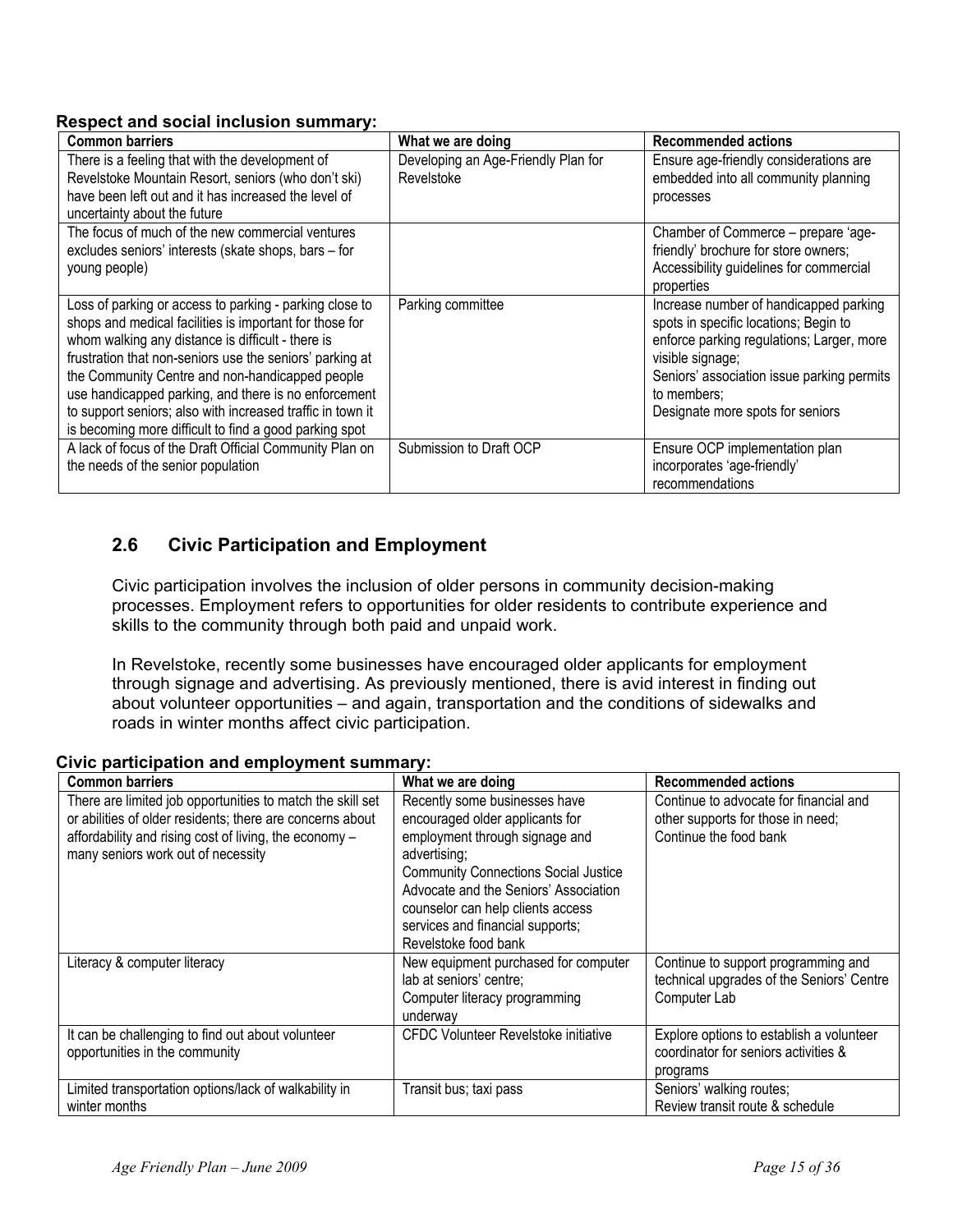## **2.7 Communication and Information**

Communication and information refers to the availability, appropriate design and delivery of information in such a way as to ensure awareness of the full range of programs and services for seniors in the community. In Revelstoke, 95% of Seniors' Issue Survey respondents indicate that it is very important/important to know what local health and community care services are available and how to access them.



It is important to note that there are some seniors that do not know whom to call if they feel unsafe.



## **Communication and information summary:**

| <b>Common Barriers</b>                                | What we are doing                          | <b>Recommended actions</b>          |
|-------------------------------------------------------|--------------------------------------------|-------------------------------------|
| Limited knowledge of accessing government programs    | Community Connections (CC) Social          | Develop a local resource guide for  |
| like G.A.I.N. and S.A.F.E.R. - very low uptake        | Justice Advocate can assist individuals to | seniors                             |
|                                                       | access these or other income               |                                     |
|                                                       | supplements;                               |                                     |
|                                                       | Seniors' Assoc. seniors counsellor can     |                                     |
|                                                       | do the same;                               |                                     |
|                                                       | Volunteers help with income tax forms for  |                                     |
|                                                       | low income people & seniors                |                                     |
| Limited knowledge of what Community Care services     | Home & Community Care information          | As above                            |
| are available & for whom (some people have an         | session at the Revelstoke Seniors'         |                                     |
| unrealistic expectation of services)                  | Centre April $15th$ , 2009 – over 60       |                                     |
|                                                       | participants                               |                                     |
| Difficult to find Community Care phone numbers in the |                                            | Contact Telus directory services to |

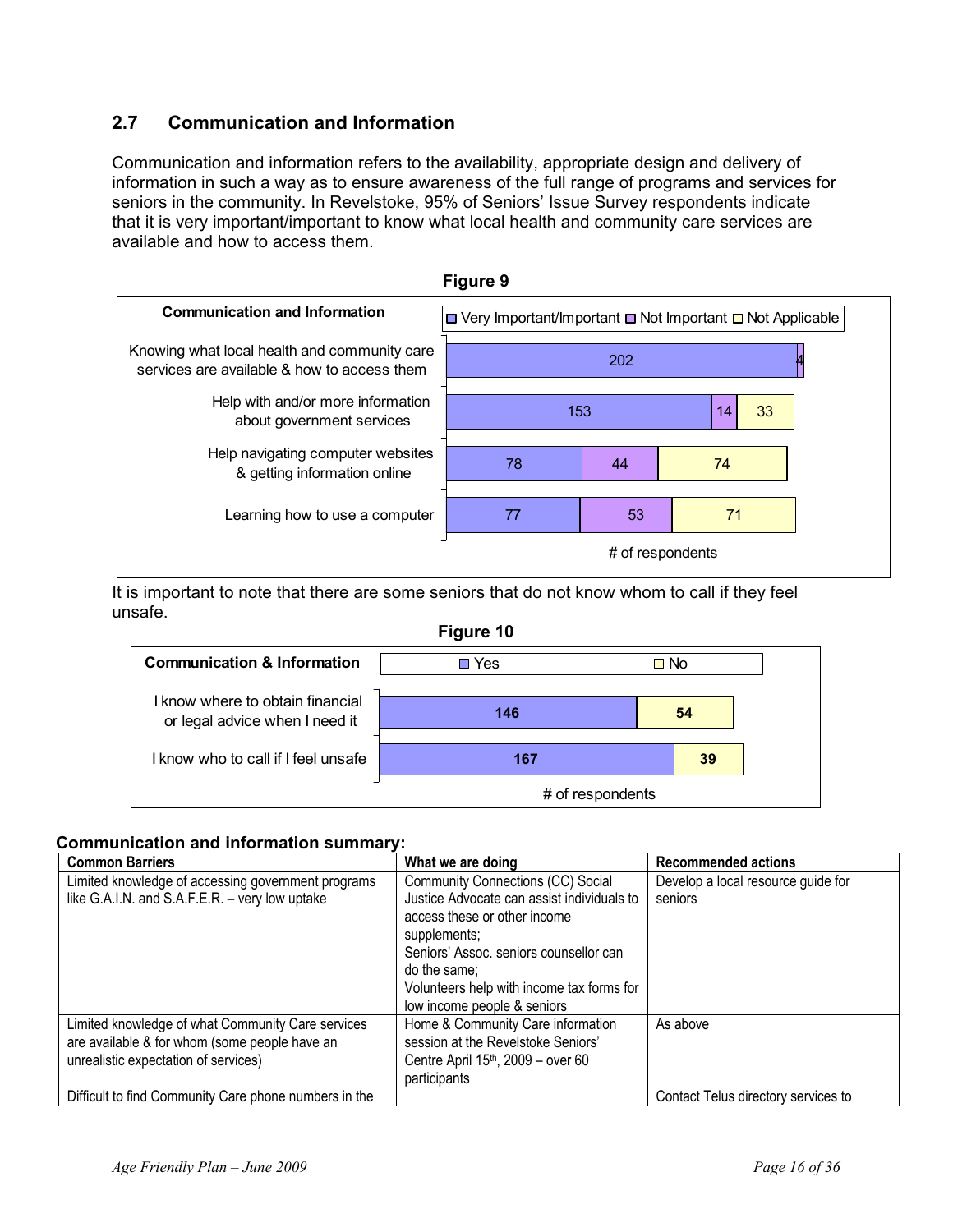| phone book; many phone numbers for local health<br>services are incorrect in the phone book                                                                                                                                                           |                                                                                                                                                                                                                                    | ensure correct numbers and more<br>accessible placement of numbers                                              |
|-------------------------------------------------------------------------------------------------------------------------------------------------------------------------------------------------------------------------------------------------------|------------------------------------------------------------------------------------------------------------------------------------------------------------------------------------------------------------------------------------|-----------------------------------------------------------------------------------------------------------------|
| No local resource guide for seniors                                                                                                                                                                                                                   |                                                                                                                                                                                                                                    | Develop a local resource guide for<br>seniors                                                                   |
| There is no income assistance office (Ministry of<br>Housing and Social Development) or designated staff<br>person for this in the community; clients must apply or<br>ask for assistance via phone or internet; the nearest<br>office is in Kamloops | CC Social Justice Advocate at can assist<br>individuals to access these or other<br>income supplements;<br>Phone help line has recently improved;<br>CC Housing Outreach Worker can<br>access emergency IA quickly for<br>homeless | As above:<br>Continue to advocate for local income<br>assistance office or contracted services<br>in Revelstoke |
| Some seniors are intimidated by phone systems<br>(computerized options), and/or have no access to the<br>internet and/or have difficulty navigating websites                                                                                          | CC Social Justice Advocate can assist<br>individuals to access electronic<br>information;<br>Seniors counsellor assists people in<br>finding a person to talk to if they are<br>having difficulty;<br>Seniors' Centre computer lab | As above                                                                                                        |
| Some have language barriers and need support                                                                                                                                                                                                          | Okanagan College has embarked on the<br>Welcoming and Inclusive Communities<br>and Workplaces program                                                                                                                              | Translate resource guide into different<br>languages                                                            |
| It is difficult to reach out to the more isolated seniors in<br>the community to ensure they are receiving information                                                                                                                                | IH Home and Community Care,<br><b>Community Care Social Work</b>                                                                                                                                                                   | Develop telephone support call or visitor<br>support programs                                                   |
| The computer lab at the Seniors' Centre needs<br>continuing support; although volunteer tutoring is<br>available, it has been sporadic                                                                                                                | New equipment purchased for computer<br>lab at seniors' centre;<br>Computer literacy programming<br>underway                                                                                                                       | Continue to support programming and<br>technical upgrades of the Seniors' Centre<br>Computer Lab                |

## **2.8 Community and Health Services**

Older residents need access to social and health services in the community in order to stay healthy and independent. Seniors' Issues Survey respondents were asked if they are, or would like to be on the wait list for home and community care services. A total of 31 respondents answered 'yes' to this question. Some respondents were already receiving home care support – private or otherwise. Again, knowing what programs and services are available and how to access them is critical. As well, because Revelstoke's Queen Victoria Hospital is not centrally located, it is very important to have some satellite services, like annual flu shots, offered at the seniors' centre or in another convenient location.



**Figure 11**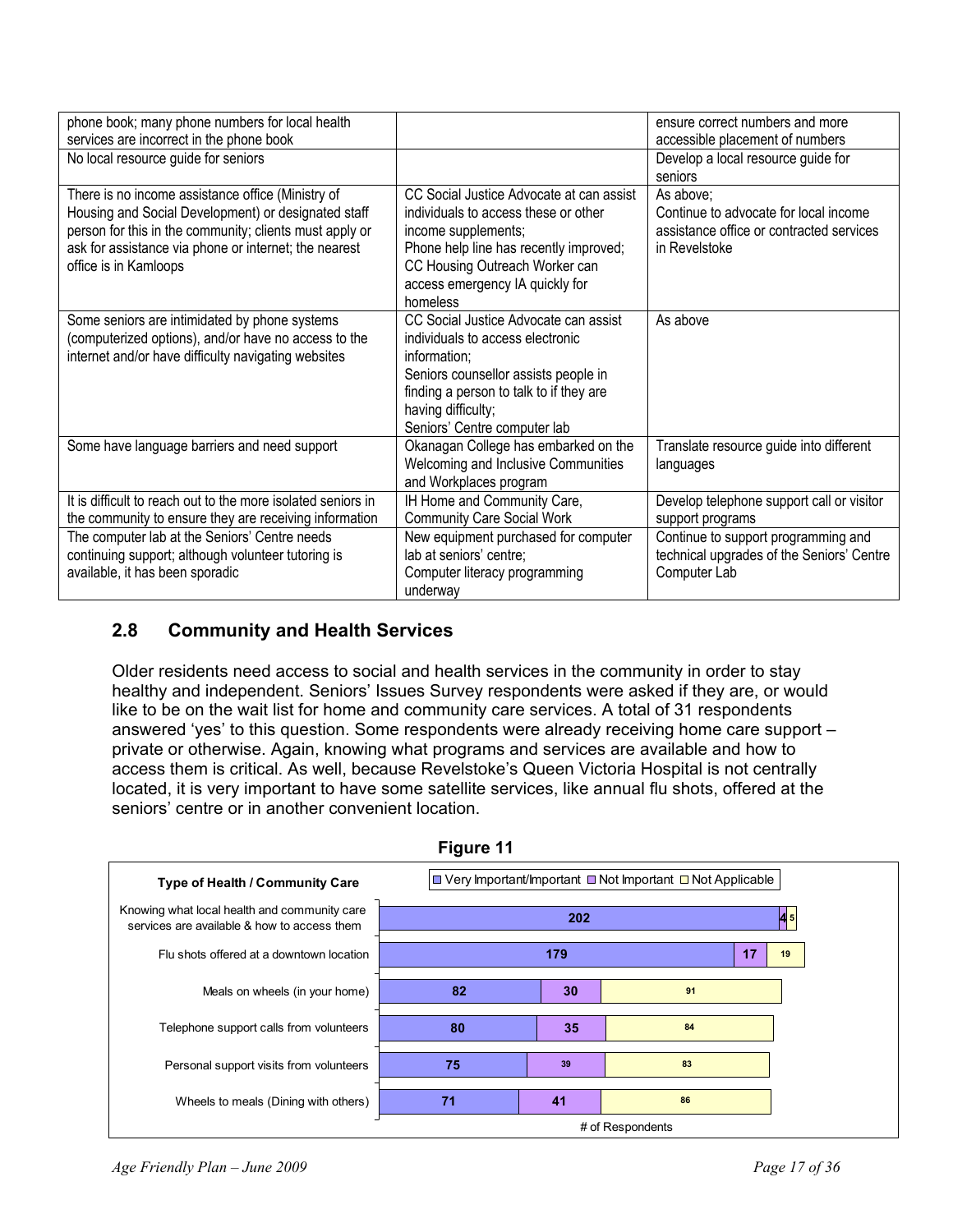## **Community and health services summary:**

| <b>Common barriers</b>                                                                                                                                                                                                                                                                                                                                                                                                           | What we are doing                                                                                                                                                                                                                                                            | <b>Recommended actions</b>                                                                                                                                                                                |
|----------------------------------------------------------------------------------------------------------------------------------------------------------------------------------------------------------------------------------------------------------------------------------------------------------------------------------------------------------------------------------------------------------------------------------|------------------------------------------------------------------------------------------------------------------------------------------------------------------------------------------------------------------------------------------------------------------------------|-----------------------------------------------------------------------------------------------------------------------------------------------------------------------------------------------------------|
| Location of the hospital and related services (Public<br>Health, Mental Health etc) make it difficult to access for<br>some residents                                                                                                                                                                                                                                                                                            | <b>Community Bus</b>                                                                                                                                                                                                                                                         | Improve transportation options;<br>More availability of new Handydart bus;<br>Develop outreach services when<br>possible                                                                                  |
| No flu shots offered recently in a downtown location like<br>the Seniors' Centre                                                                                                                                                                                                                                                                                                                                                 |                                                                                                                                                                                                                                                                              | Ensure flu shots will be available at the<br>seniors' centre each year                                                                                                                                    |
| Shortage of home care support staff (Community Health<br>Workers)                                                                                                                                                                                                                                                                                                                                                                | Actively trying to recruit - different pay<br>rate compared to care aides in<br>residential care - collective agreement<br>issue which is being discussed at<br>present IH Wide                                                                                              |                                                                                                                                                                                                           |
| Need to use Community Care resources more effectively<br>(for example, not having to drive clients to appointments<br>because of lack of transportation options)                                                                                                                                                                                                                                                                 | IH Home and Community Care actively<br>working to resolve this issue with the taxi<br>service                                                                                                                                                                                | IH, City of Revelstoke, BC Transit & Taxi<br>- work together on city-wide<br>transportation issues & create a viable<br>operations plan                                                                   |
| Home care services funded by Interior Health do not<br>provide housekeeping                                                                                                                                                                                                                                                                                                                                                      | April 15 <sup>th</sup> 2009 workshop - A Quick<br>Guide to Home & Community Care -<br>over 60 attendees - provided information                                                                                                                                               | Develop and distribute local seniors'<br>resource guide<br>Create a list of existing private<br>housekeeping services                                                                                     |
| Although wait lists fluctuate, there is a need to increase<br>the number of residential care beds and, more so,<br>assisted living units to decrease wait lists and meet<br>future needs/growing demand - the blanket formula<br>used by IH does not adequately reflect the need                                                                                                                                                 | Across IH a new assessment tool has<br>been implemented (InterRai) that<br>enables a consistent approach to<br>assessing residents and their<br>dependency levels and will provide<br>greater information for planning going<br>forward in terms of resource<br>requirements | Work with IH to deliver more assisted<br>living units;<br>Monitor information from InterRai to<br>provide a clearer picture of how<br>resources are to be targeted for<br>residential care in communities |
| Residential care facilities are also isolated from the rest<br>of the community by virtue of distance                                                                                                                                                                                                                                                                                                                            | Community transit bus                                                                                                                                                                                                                                                        | Improve use of handydart bus;<br>Explore opportunities to involve<br>residential care patients who are able, in<br>Seniors' Centre activities                                                             |
| One result of residential care staff shortages is that if a<br>patient in residential care (Mt. Cartier Court) needs to<br>access the hospital and there is insufficient staff to<br>supervise the other patients, an ambulance must be<br>called to transport the patient to the hospital (at a cost of<br>\$60 to the family), despite the fact that there is a covered<br>walkway connecting residential care to the hospital | For non emergency appointments i.e.<br>outpatient appointments, family members<br>will be first asked if they can take their<br>relative to the appointment, if they cannot<br>then the clerk or activities worker can<br>take them                                          | Explore opportunities for volunteers to<br>assist patients with no family members in<br>town/available                                                                                                    |
| No transitional beds to meet the needs of the community<br>- particularly during the winter ski season                                                                                                                                                                                                                                                                                                                           |                                                                                                                                                                                                                                                                              | IH to establish protocols for when<br>transitional beds are to be used i.e.<br>seasonal fluctuations and obtain<br>approval from (IH) Leadership                                                          |
| Meals on Wheels serving portions have decreased while<br>the cost has remained constant for several years; also<br>the quality of the food is not as good as it used to be                                                                                                                                                                                                                                                       | Satisfaction Survey completed in Feb<br>2009. Only 9 people responded with<br>varying feedback; in process of being<br>reviewed                                                                                                                                              | Continue to monitor & address if<br>necessary                                                                                                                                                             |
| There is no Walk-in Medical Clinic; there is no access to<br>the medical clinic after 5 pm weekdays and Saturdays                                                                                                                                                                                                                                                                                                                | The medical clinic has a doctor available<br>daily (first come/first serve) for urgent<br>care, as well as an on-call doctor for<br>emergency care                                                                                                                           | Continue to advocate for extended hours<br>to Selkirk Medical Clinic                                                                                                                                      |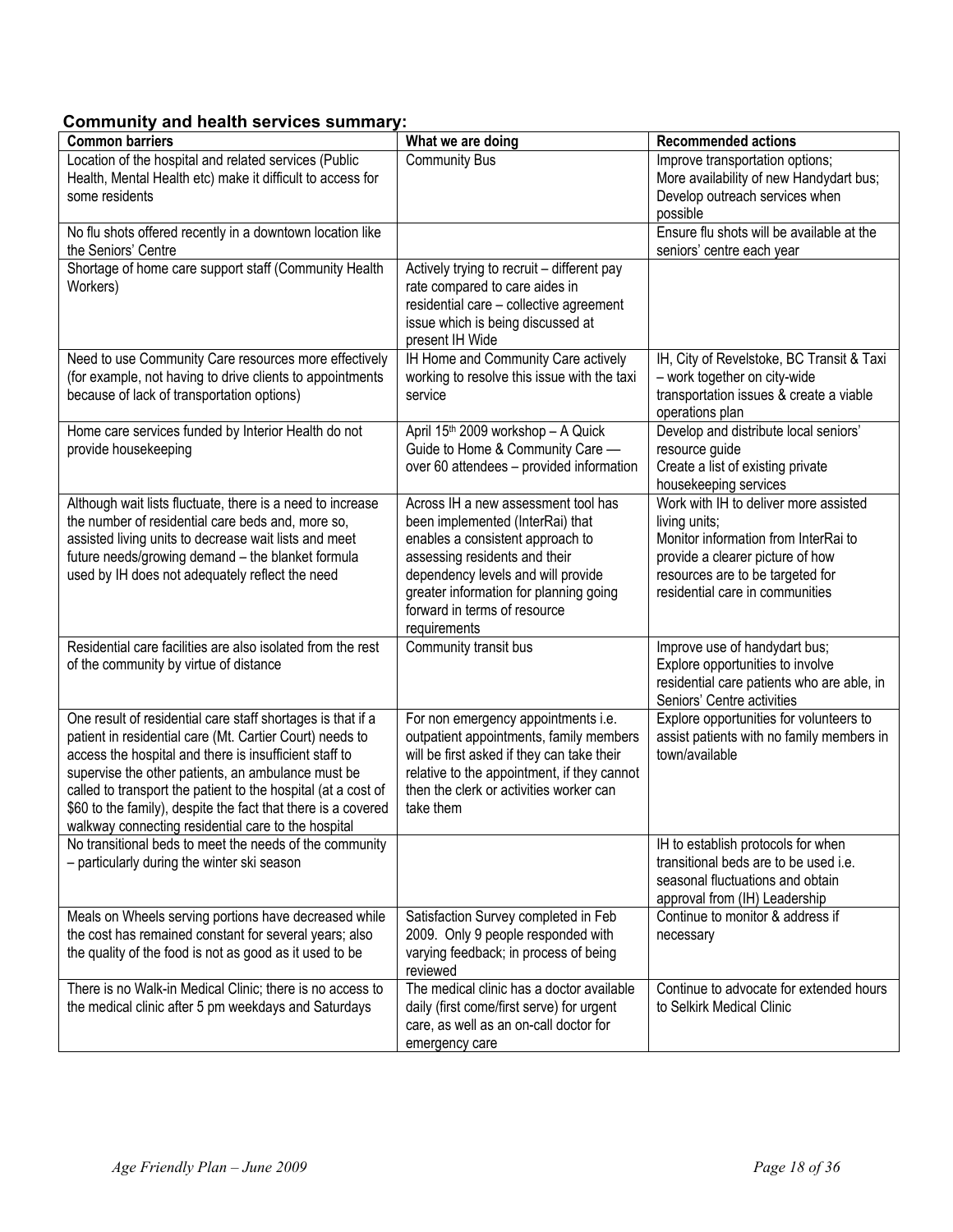## PART THREE: OFFICIAL COMMUNITY PLAN SUBMISSION

The March 2009 Draft Official Community Plan (OCP) was reviewed. Although there are some references to seniors within the document and the principles inherent to Smart Growth are generally favorable for older people, the OCP lacks the emphasis needed for the community to remain inclusive of an increasing number of aging residents.

The primary recommendation is to include a section specific to seniors in the OCP. The following was submitted as input. The section is written as a draft in the format of the OCP.

## **Age-Friendly Plan – Draft OCP input – April 23, 2009**

#### **Seniors**

In 2006, there were 1785 citizens aged 55 years and older in Revelstoke. Citizens aged 65 years and older represented just over half of this figure (925), about 12.8% of the overall population. As with most other communities, the aging population is expected to grow significantly over the next several years. In 2009, seniors' survey respondents indicated that most wanted to stay in Revelstoke for the rest of their lives; those who 'didn't know' cited insecurity regarding affordability and whether enough services would be available to meet their needs.

Currently, most seniors own and live in their own homes. However, there are wait lists for all independent living, subsidized housing, residential care, and assisted living facilities in the community. Furthermore, there are very limited rental, ownership or supported housing options for older residents needing to downsize.

For many seniors, walking is a priority. A key barrier to accessibility and social participation is the icy, slippery condition of sidewalks in the winter and mounds of snow blocking access to shops, bus stops, postal boxes and the like. Sloping curbs are fine in summer but treacherous in winter if not maintained. Although in recent years there have been improvements to sidewalks in the downtown core, there are many sidewalks and curbs in need of repair. More benches are needed at bus stops, shopping areas, and at other downtown locations. Other accessibility concerns include the need for more disabled parking spaces in the downtown core and the need to enforce existing parking (disabled and senior's parking at the Community Centre). Parking close to shops and medical facilities is important for those for whom walking any distance is difficult. The location of the hospital and related services far from the downtown core makes access difficult. As well, many commercial buildings have steps, narrow aisles and slippery floors.

The recent addition of a 'handydart' bus to the community will improve transportation options for mobility-challenged seniors and disabled who are unable to transfer from a wheelchair to a vehicle, once a viable operational plan is implemented. However, 2009 seniors' survey respondents pointed out that there is no public transit bus in the evenings, nor does the transit bus stop at the Community Centre or Seniors' Centre.

The vast majority of seniors feel safe in their homes and around the community, but a significant number do not know whom to call if they feel unsafe. As well, there is a need for better communication and information about accessing local health, community care and government services. The recent loss of a number of provincial offices in the community also affects accessibility to a variety of services and often necessitates traveling outside the community, or leaving the community altogether.

As the community grows and changes with the development of Revelstoke Mountain Resort, many seniors feel disengaged from planning processes and uncertain about the direction of community development. Concerns revolve around the rising cost of living and the impression that most of the new commercial ventures meet the needs of a younger generation (board and skate shops, bars).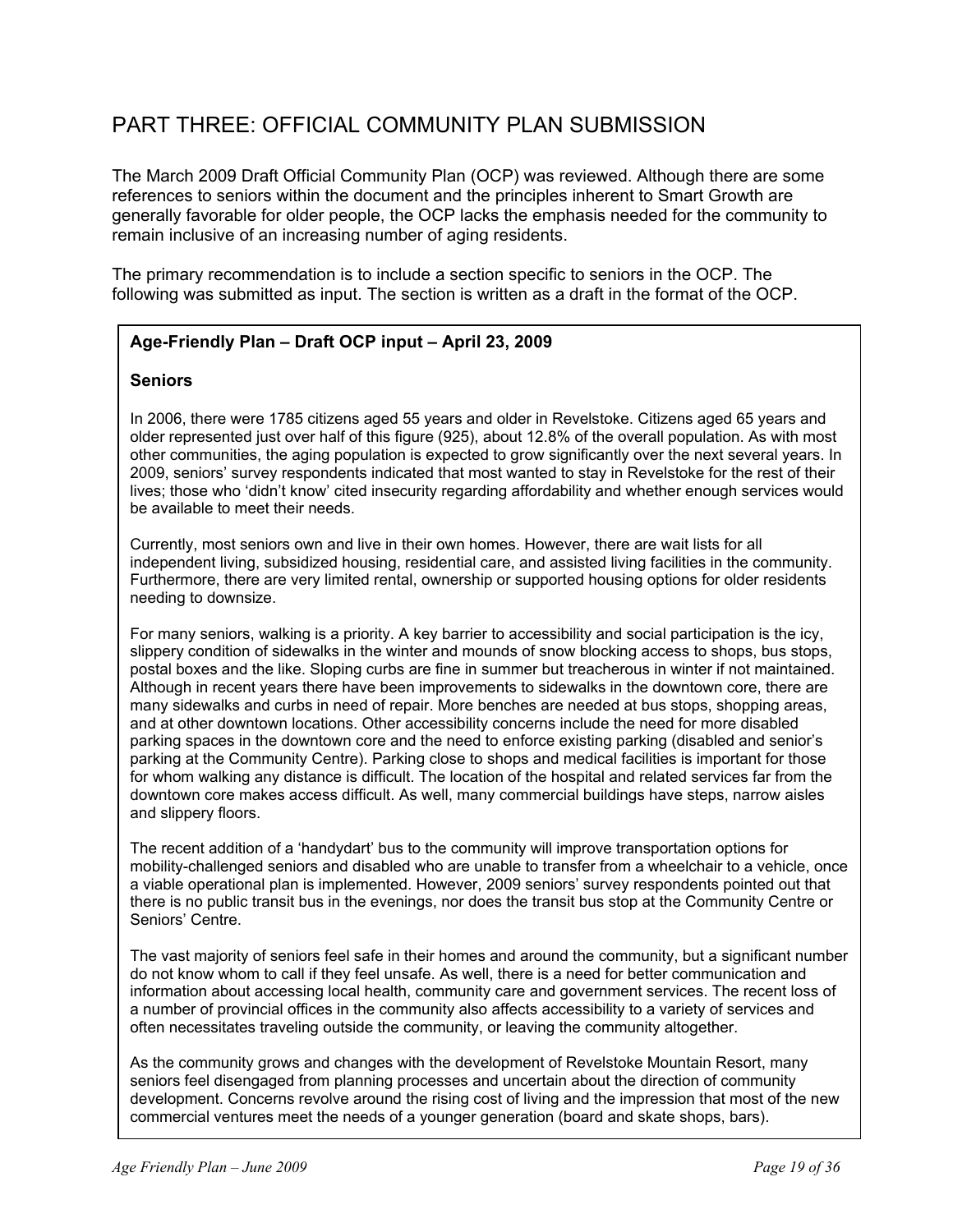## Community Goals

Provide senior residents with the means to live as full a life as possible, by promoting:

- $\cdot \cdot$  Access to housing that is safe and affordable, and allows seniors to stay independent as their needs change
- Management of both natural and built environments in order to enable older people to get around easily and safely in the community, thereby encouraging community participation
- $\div$  Convenient, safe, transportation options that enable older persons to go where ever they want or need to in the community
- $\div$  Opportunities for developing and maintaining meaningful social networks within the community, and consideration of seniors' needs and preferences by a diverse range of agencies, institutions and commercial ventures during planning processes
- $\div$  Universal access to social and health services in the community

#### Policies

- Establish suitable locations for seniors' residential developments
- $\div$  Ensure that residential design will accommodate changing abilities
- $\div$  Set standards for accessibility
- Encourage Interior Health to increase the number of assisted living and residential care beds in the community
- Create and promote the use of 'Seniors' Walking Routes' between the places where seniors live and services in the downtown core with priority sidewalk construction and maintenance, bench placement, and in winter, priority snow removal, sanding, and grit boxes
- $\div$  Create new disabled parking in key areas; enforce existing disabled parking
- Review the public transit route and revise to be conducive to the needs of seniors
- Ensure maintenance of existing services; support re-development and development of new services that will support an increased number of seniors in the community
- Encourage all community and commercial planning processes to include an 'age-friendly' component

#### Implementation

#### **1. Strategies to Support Seniors' Housing**

- $\div$  Establish suitable sites for seniors' housing that include:
	- o Central locations (close to shopping and other services important to seniors)
	- o Smaller units (easier to maintain and more affordable); smaller properties
	- o Accessible transit services
	- o Comfortable walking environment, even in winter
- $\div$  Support where ever possible the development of affordable rental housing
- Support seniors' housing initiatives based on partnerships and innovative uses of resources, including projects which incorporate services or retail components
- $\cdot$  Support initiatives that assist seniors with resources (equity) to meet their housing needs
- **Promote adequate design of seniors' housing which ensures that "aging in place" is possible,** by utilizing locational and design guidelines in the City's development, review and assessment processes (for example, "Adaptable Design Guidelines and Strategies, City of North Vancouver, Community Development Department, http://www.northvancouver.ca/server.aspx?c=3&i=237)
- Seniors themselves will be considered potential resources to the City regarding seniors' housing concerns or development proposals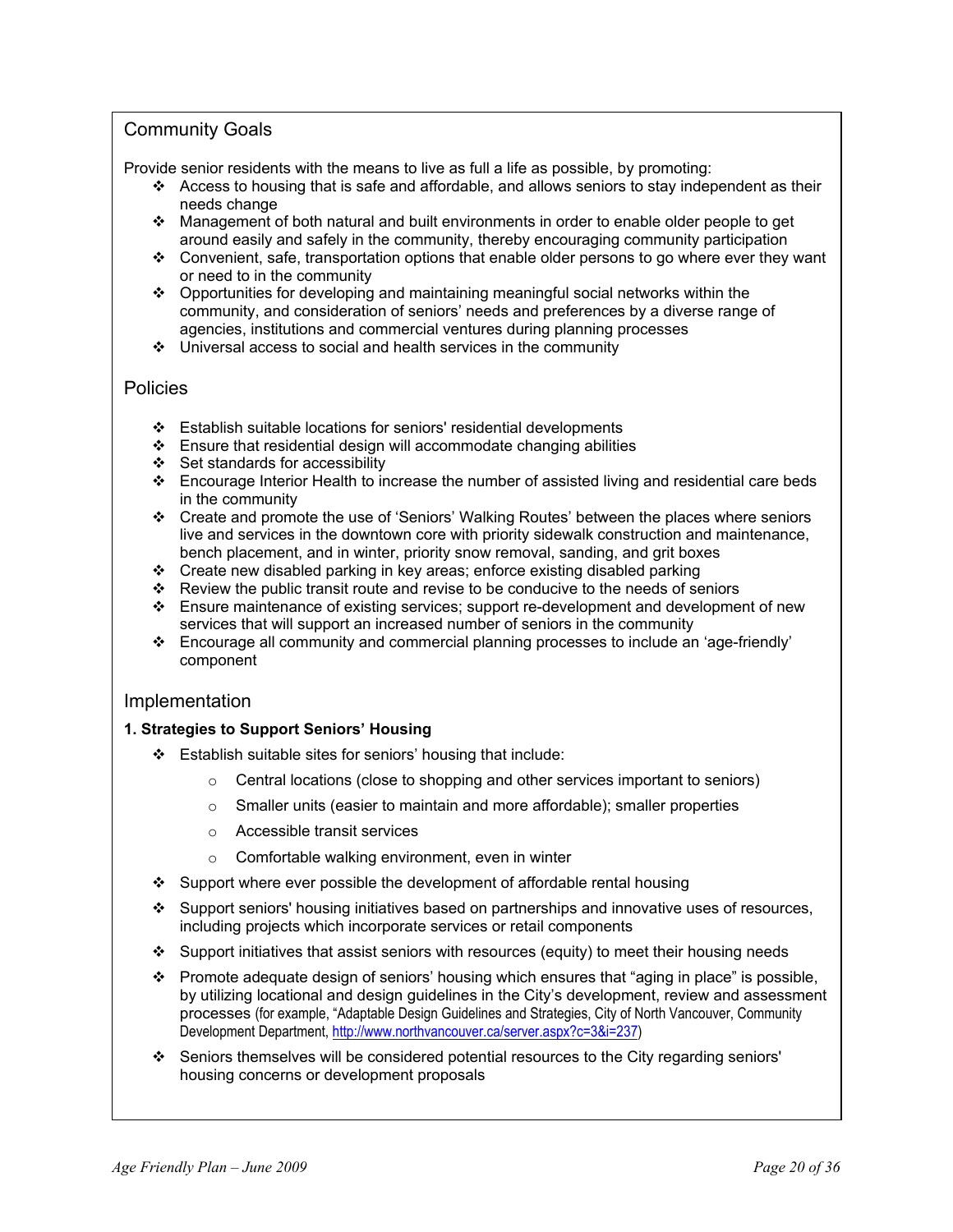#### **2. Accessibility**

- $\div$  Increase the number of disabled parking stalls
	- $\circ$  Areas identified for new disabled parking stalls: Campbell Avenue; in front of the Credit Union; key areas in the downtown core
	- o Ensure enforcement of disabled parking
- ❖ Improve Bus Stops
	- o Benches, covers, snow removal
- $\div$  Sidewalks areas identified for priority construction and repair
	- $\circ$  4<sup>th</sup> Street between Mackenzie Ave and Rokeby
	- $\circ$  Pedestrian access to Seniors Centre from  $4^{\text{th}}$  street (south side of street); clearly demarcated through the parking lot
	- $\circ$  6<sup>th</sup> Street between McArthur Ave and Mackenzie Ave
	- o Front Street
	- $\circ$  Leach Street to 4<sup>th</sup> Street
- Services
	- o Lobby for re-establishment an income assistance office in Revelstoke
	- o Adopt strategies to promote universal accessibility to services
	- o Ensure no other services are lost to the community

#### **3. Seniors Walking Routes**

- Create 'Seniors' Walking Routes' between the places where seniors live and services in the downtown core with priority (**see appendix C**):
	- o Sidewalk construction and maintenance
	- o Snow removal and sanding (by 11 am)
	- o Placement of grit boxes
	- o Benches installed at periodic intervals along routes

Note: The creation of pedestrian routes for seniors in the downtown core would also have the more universal effect of improving the general 'walkability' of neighbourhoods within this area, in keeping with Smart Growth principles

#### **4. Public Transportation**

 Transit bus: include a stop at the Community/Seniors' Centre; consider extending the hours of public transit to include evenings

#### **5. 'Age-Friendly' Planning**

 $\cdot \cdot$  Develop planning protocol for municipal and community organizations and committees that encompasses the needs if an increasing senior population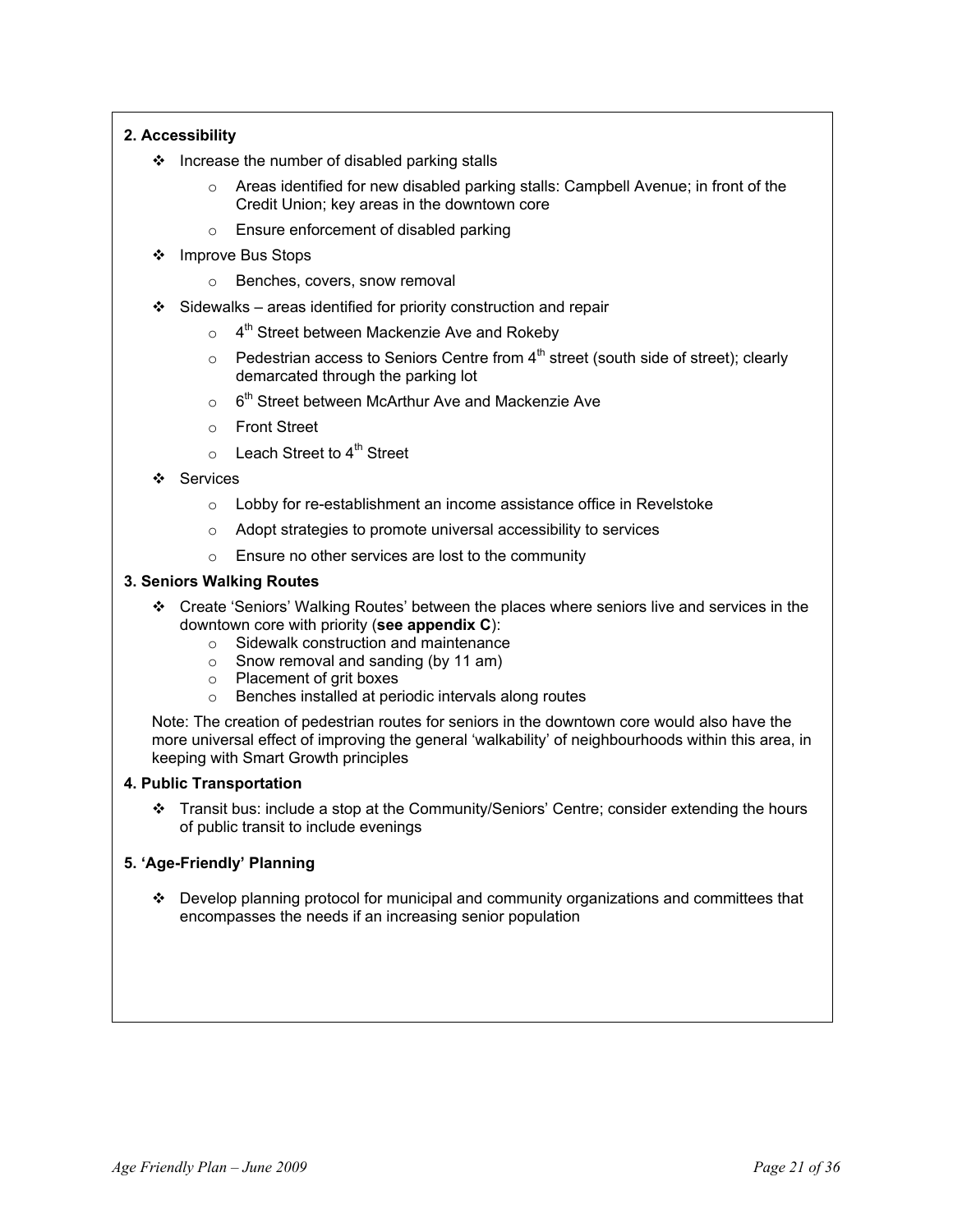## PART FOUR: IMPLEMENTATION TABLES

## **4.1 Outdoor spaces and buildings**

| <b>Recommended actions</b>                                                      | <b>Suggested lead agency</b>                   |
|---------------------------------------------------------------------------------|------------------------------------------------|
| 1. Winter Conditions                                                            |                                                |
| Develop and maintain 'Seniors' Walking Routes' between the places where seniors | City of Revelstoke Public Works                |
| live and services in the downtown core with priority (see Appendix C):          |                                                |
| Sidewalk construction and maintenance<br>$\bullet$                              |                                                |
| Snow removal and sanding (by 11 am)<br>$\bullet$                                |                                                |
| Placement of grit boxes<br>$\bullet$                                            |                                                |
| Benches installed at periodic intervals along routes<br>$\bullet$               |                                                |
| Mature drivers workshops                                                        | <b>RCMP</b>                                    |
| Target snow removal in specific locations                                       | City of Revelstoke Public Works;               |
| Sloping curbs; postal box locations; mounds of snow between parking &           | Private businesses                             |
| sidewalks                                                                       |                                                |
| Improve public transportation options                                           | City of Revelstoke Transit committee           |
| 2. Benches and Sidewalks                                                        |                                                |
| Promote increase of bench dedication program; target specific locations on      | City of Revelstoke                             |
| Seniors' Walking routes (see Appendix B page 33)                                |                                                |
| Set priorities for sidewalk improvements                                        | City of Revelstoke Public Works                |
| 6 <sup>th</sup> St between Selkirk Gardens & Mackenzie Ave                      |                                                |
| 4 <sup>th</sup> St between Mackenzie Ave & Rokeby Ave                           |                                                |
| Front street                                                                    |                                                |
| 3. Accessibility                                                                |                                                |
| Increase number of handicapped parking spots in specific locations; begin to    | City of Revelstoke Planning, Building & Bylaw  |
| enforce parking regulations                                                     |                                                |
| Larger, more visible parking signage at Seniors' Centre parking;                | City of Revelstoke Planning, Building & Bylaw; |
| Seniors' association issue parking permits to members;                          | Revelstoke Senior Citizens' Association        |
| Designate more parking spots for seniors;                                       |                                                |
| Enforcement                                                                     |                                                |
| Increase # of electric doors on public buildings as resources become available  | City of Revelstoke                             |
| Prepare 'age-friendly' brochure for store owners;                               | <b>Chamber of Commerce</b>                     |
| Accessibility guidelines for commercial properties                              | City of Revelstoke Planning, Building & Bylaw  |
| Continue food bank accessibility policy                                         | <b>Community Connections</b>                   |
| Provide ground floor meeting space when necessary for civic input               | City of Revelstoke                             |
| 4. Safety                                                                       |                                                |
| Continue Bear Aware program                                                     | Revelstoke Bear Aware                          |

## **4.2 Transportation**

| <b>Recommended actions</b>                                                                                                 | <b>Suggested lead agency</b>           |
|----------------------------------------------------------------------------------------------------------------------------|----------------------------------------|
| 1. In-town                                                                                                                 |                                        |
| Explore options to develop volunteer driver program within the city                                                        | Revelstoke Senior Citizens Association |
| Review transit route to include a stop at the Community/seniors' centre;                                                   | City of Revelstoke Transit Committee   |
| Advocate for a trial period of longer hours for bus                                                                        |                                        |
| Mature drivers' workshop;                                                                                                  | RCMP;                                  |
| Improve public transportation options                                                                                      | City of Revelstoke Transit Committee   |
| Review successful Handydart practices in other communities                                                                 | <b>RCSDC</b>                           |
| Improve bus stops incrementally as resources allow                                                                         | City of Revelstoke Public Works        |
| 2. Out-of-town                                                                                                             |                                        |
| Explore options to develop volunteer driver program, with a contingency to support<br>gas/meal costs for drivers & clients | Revelstoke Senior Citizens Association |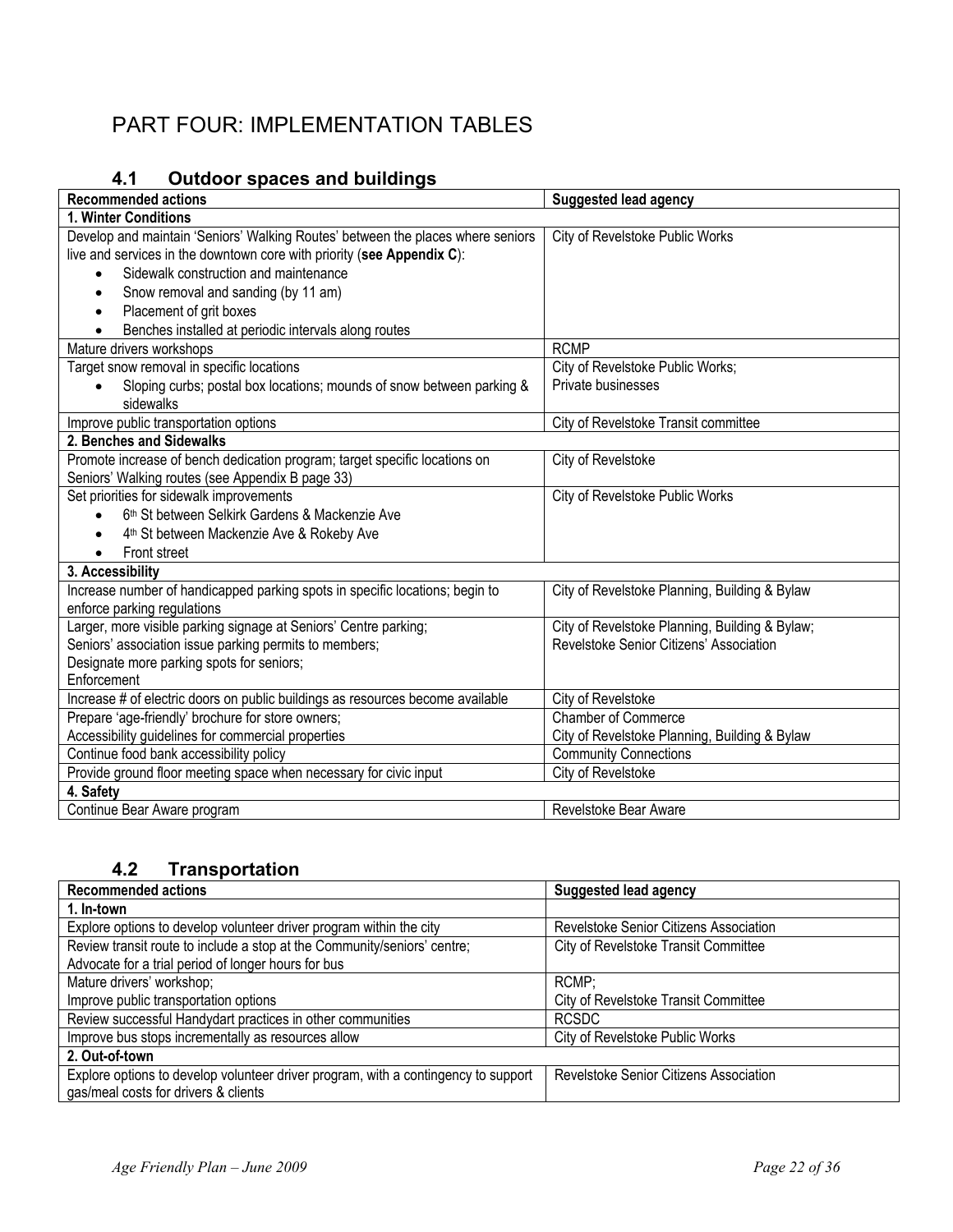## **4.3 Housing**

| <b>Recommended actions</b>                                                            | <b>Suggested lead agency</b>             |
|---------------------------------------------------------------------------------------|------------------------------------------|
| 1. Independent                                                                        |                                          |
| Need someone to facilitate or coordinate cooperative living/roommate living for       | Revelstoke Senior Citizens' Association; |
| seniors to offset increasing costs & decrease social isolation;                       |                                          |
| Encourage private developers to build senior-appropriate housing;                     | Private developers                       |
| Encourage RCHS to do the same                                                         | <b>RCHS</b>                              |
| Promote adequate design of seniors' housing which ensures that "aging in place" is    | City of Revelstoke Planning Department   |
| possible, by utilizing locational and design guidelines in the City's development,    |                                          |
| review and assessment processes                                                       |                                          |
| 2. Subsidized                                                                         |                                          |
| Advocate to BC Housing to increase the number of subsidized rental housing units      | <b>BC Housing</b>                        |
| for seniors/disabled in Revelstoke through community partnerships                     | City of Revelstoke/RCHS                  |
| Advocate to Interior Health to increase the number of 1) assisted living units and 2) | Interior Health (IH)                     |
| residential care beds in Revelstoke                                                   | City of Revelstoke CED                   |
| RCHS to explore viable options to address temporary or emergency shelters             | <b>RCHS</b>                              |
| 3. Support                                                                            |                                          |
| RCHS to explore viable options to address need for a housing resource centre          | <b>RCHS</b>                              |
| Encourage bonded handyman and housekeeping services be established in                 | Revelstoke Employment Centre             |
| Revelstoke                                                                            | CFDC SE program                          |

## **4.4 Social Participation**

| <b>Recommended actions</b>                                                          | <b>Suggested lead agency</b>                |
|-------------------------------------------------------------------------------------|---------------------------------------------|
| Seniors' walking routes (see Appendix C);                                           | City of Revelstoke Planning; Public Works   |
| Improve public transportation options                                               | City of Revelstoke Transit Committee        |
| Coordinate volunteers to provide telephone support calls or personal visits; ensure | Revelstoke Senior Citizens' Association     |
| services are financially accessible; continue developing supportive programs        | IH; City of Revelstoke                      |
| Advocate for a trial period for longer hours of for public transit                  | <b>City of Revelstoke Transit Committee</b> |
| Volunteer Coordinator (see below);                                                  | Revelstoke Senior Citizens' Association     |
| Suggestions for events - Old-time dances, arts, crafts, cards (in addition to       |                                             |
| Bridge), lunch outings, bus trips out-of-town                                       |                                             |
| Explore options to establish a volunteer coordinator for seniors activities &       | Revelstoke Senior Citizens' Association     |
| programs                                                                            |                                             |

## **4.5 Respect and Social Inclusion**

| <b>Recommended actions</b>                                                   | <b>Suggested lead agency</b>                            |
|------------------------------------------------------------------------------|---------------------------------------------------------|
| Ensure age-friendly considerations are embedded into all community planning  | City of Revelstoke - all departments                    |
| processes                                                                    |                                                         |
| Chamber of Commerce - prepare age-friendly brochure for store owners;        | Chamber of Commerce; RCDSC                              |
| Accessibility guidelines for commercial properties                           |                                                         |
| Increase number of handicapped parking spots in specific locations; begin to | City of Revelstoke Parking Committee; Building & Bylaw; |
| enforce parking regulations; larger, more visible signage;                   | Revelstoke Senior Citizens' Association                 |
| Seniors' Association issue parking permits to members;                       |                                                         |
| Designate more spots for seniors                                             |                                                         |
| Ensure OCP implementation plan incorporates age-friendly recommendations     | <b>City Council</b>                                     |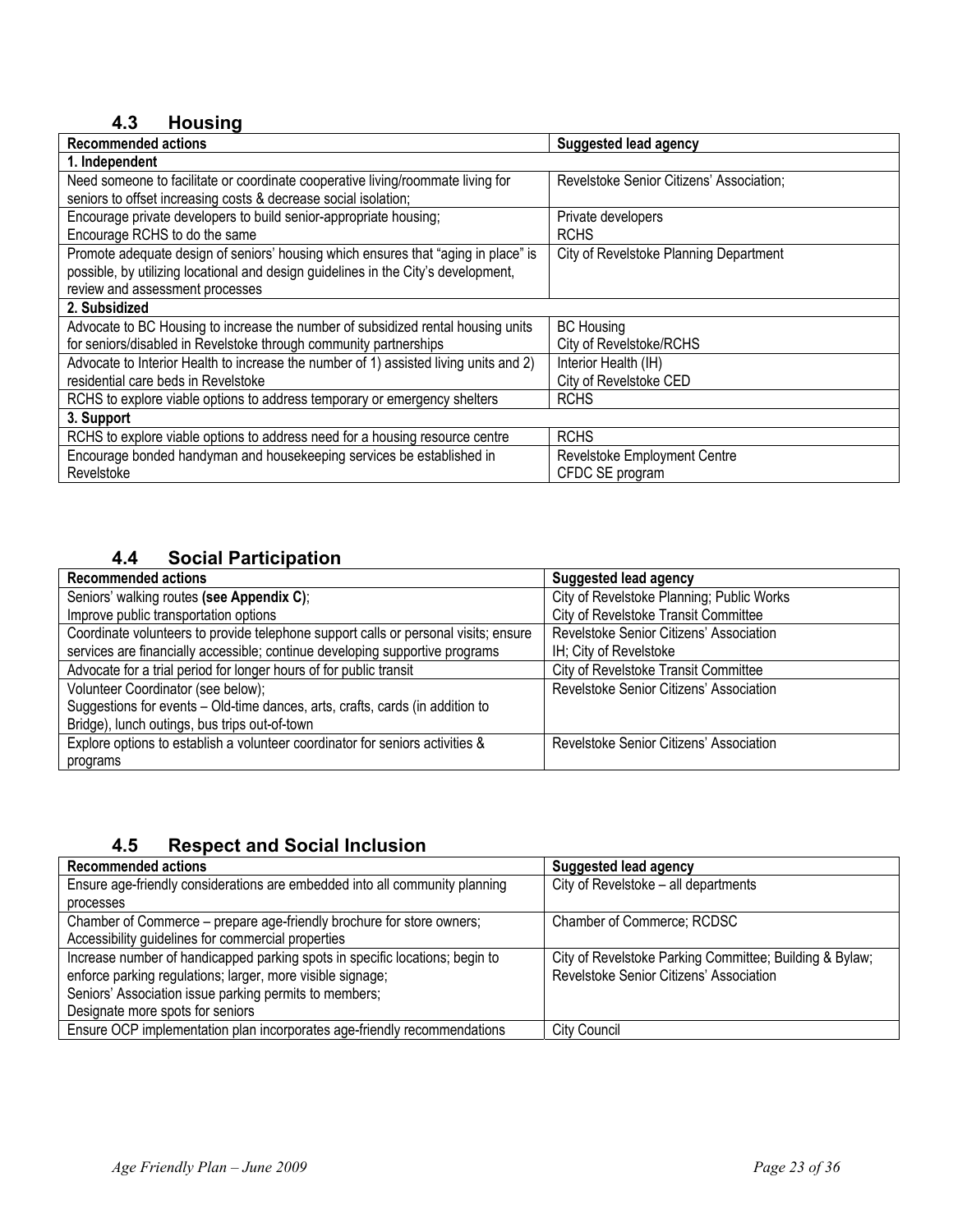## **4.6 Civic Participation and Employment**

| <b>Recommended actions</b>                                                    | <b>Suggested lead agency</b>               |
|-------------------------------------------------------------------------------|--------------------------------------------|
| Continue to advocate for financial and other supports for those in need;      | <b>Community Connections</b>               |
| Continue the food bank                                                        | Revelstoke Senior Citizens' Association    |
| Continue to support programming and technical upgrades of the Seniors' Centre | Revelstoke Senior Citizens' Association    |
| Computer Lab                                                                  | RCSDC; RLAC; OC                            |
| Explore options to establish a volunteer coordinator for seniors activities & | Revelstoke Senior Citizens' Association    |
| programs                                                                      |                                            |
| Seniors' walking routes;                                                      | City of Revelstoke Planning; Public Works; |
| Review transit route & schedule                                               | City of Revelstoke Transit Committee       |

## **4.7 Communication and Information**

| <b>Recommended actions</b>                                                        | <b>Suggested lead agency</b>            |
|-----------------------------------------------------------------------------------|-----------------------------------------|
| Develop a local resource guide for seniors                                        | <b>RCSDC</b>                            |
| Contact Telus directory services to ensure correct (Community Care) numbers and   | ΙH                                      |
| more accessible placement of numbers                                              |                                         |
| Continue providing support to those who have difficulty navigating phone systems, | Revelstoke Senior Citizens' Association |
| forms, computers, and the internet                                                | <b>Community Connections</b>            |
| Continue to advocate for local income assistance office or contracted services in | City of Revelstoke; CC; MCFD; RCSDC     |
| Revelstoke                                                                        |                                         |
| Translate resource guide into different languages                                 | <b>RCSDC</b>                            |
| Develop telephone support call or visitor support programs                        | Revelstoke Senior Citizens' Association |
| Continue to support programming and technical upgrades of the Seniors' Centre     | Revelstoke Senior Citizens' Association |
| Computer Lab                                                                      | RCSDC; RLAC; OC                         |

## **4.8 Community and Health Services**

| <b>Recommended actions</b>                                                           | <b>Suggested lead agency</b>                |
|--------------------------------------------------------------------------------------|---------------------------------------------|
| Improve transportation options to hospital;                                          | City of Revelstoke Transit Committee;       |
| More availability of new Handydart bus;                                              | IH (Public Health)                          |
| Develop health care outreach services when possible                                  |                                             |
| Ensure flu shots will be available at the seniors' centre each year                  | <b>IH Public Health</b>                     |
| Continue strategies to improve recruitment of home care support workers              | ΙH                                          |
| IH, City of Revelstoke, BC Transit & Taxi - work together on city-wide               | City of Revelstoke Transit Committee        |
| transportation issues & a viable operations plan                                     |                                             |
| Develop and distribute local seniors' resource guide                                 | <b>RCSDC</b>                                |
| Create a list of existing private housekeeping services                              |                                             |
| Work with IH to deliver more assisted living units;                                  | ΙH                                          |
| Monitor information from InterRai to provide a clearer picture of how resources are  |                                             |
| to be targeted for residential care in communities                                   |                                             |
| Improve use of handydart bus;                                                        | City of Revelstoke Transit Committee;       |
| Explore opportunities to involve residential care patients who are able, in Seniors' | IH; Revelstoke Senior Citizens' Association |
| Centre activities                                                                    |                                             |
| Explore opportunities for volunteers to assist patients with no family members in    | IH; Revelstoke Senior Citizens' Association |
| town/available                                                                       |                                             |
| IH to establish protocols for when transitional beds are to be used i.e. seasonal    | ΙH                                          |
| fluctuations and obtain approval from (IH) Leadership                                |                                             |
| Continue to monitor Meals on Wheels service & address if necessary                   | ΙH                                          |
| Continue to advocate for extended hours to Selkirk Medical Clinic                    | IH; City of Revelstoke                      |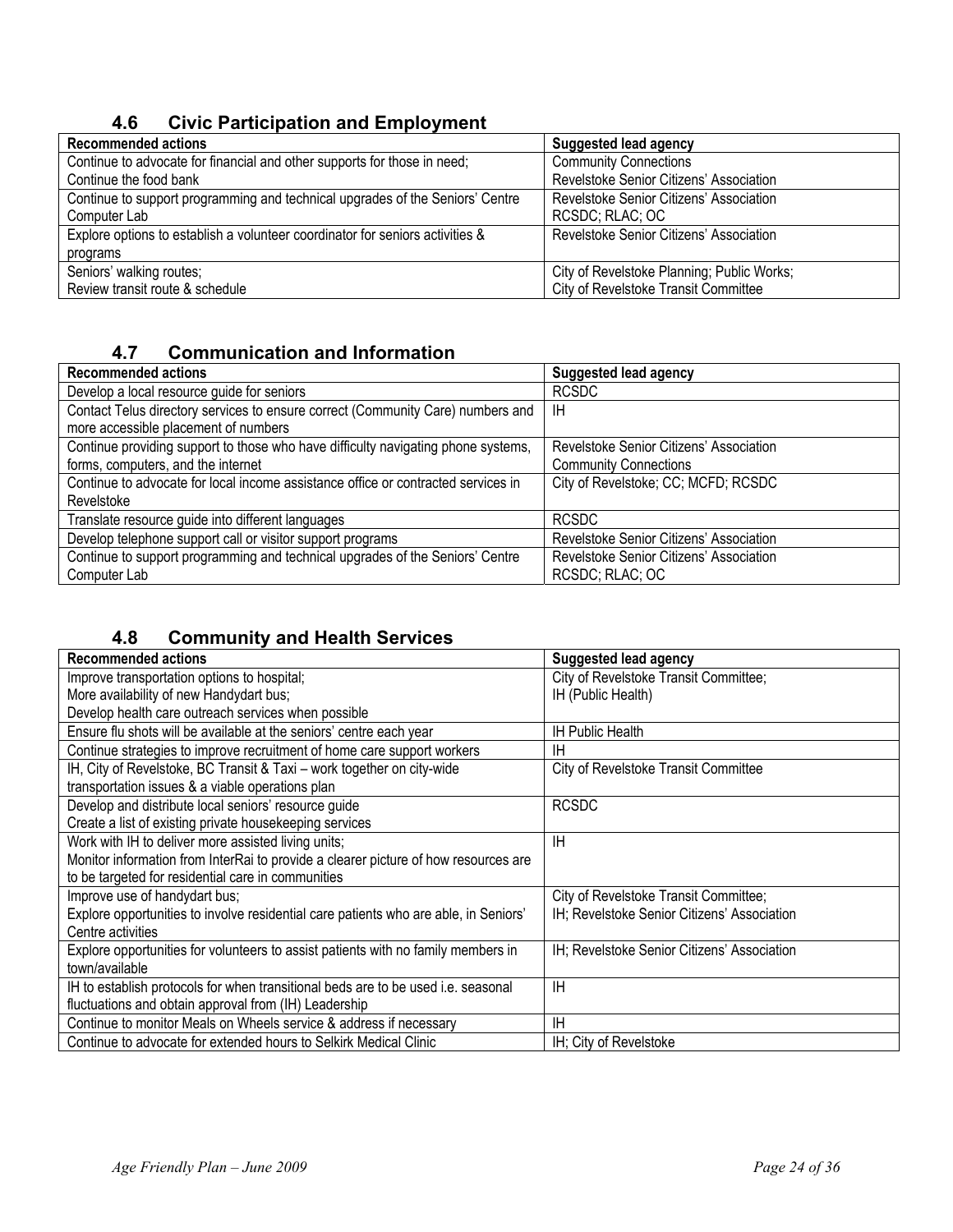## PART FIVE: FVALUATION AND CONCLUSION

The above tables summarize actions that will facilitate Revelstoke to become more inclusive of an aging population. They also represent a checklist that can be reviewed over time to ensure the success of age-friendly initiatives.

The implementation plan inherent in the OCP submission effectively pulls out key areas needing attention:

- Promoting 'aging in place' and the adoption of adaptability guidelines for new and redevelopment
- Accessibility in terms of parking, bus stops, sidewalks and services
- Enhancement of transportation options
- The development and maintenance of 'Seniors' Walking Routes', and
- Being mindful of aging residents during planning processes in general

Important additions are recommendations that include:

- The development and promotion of a local seniors' resource guide
- An age-friendly brochure for local business owners, and
- The creation of a volunteer coordinator position at the Seniors' Centre to coordinate volunteer drivers and other supports

In terms of health care, it is critical to:

- Continue to offer outreach services like the annual flu shot in an accessible location like the Seniors' Centre, and
- Increase the number of assisted living units and, eventually, residential care beds in the community.

As well as the 'checklist', the following are suggested indicators to help determine trends and success of initiatives:

- Population statistics for residents aged 55+ (age structure, demographic changes)
- Number of seniors receiving supplements like G.I.C. and S.A.F.E.R.
- Inventory of services for seniors
- Number of residents accessing services, programs, and events
- Number of subsidized housing units for seniors/disabled, assisted living units, and residential care beds
- Number of residents on the wait lists for the above
- Qualitative information: feedback from services providers; resident satisfaction surveys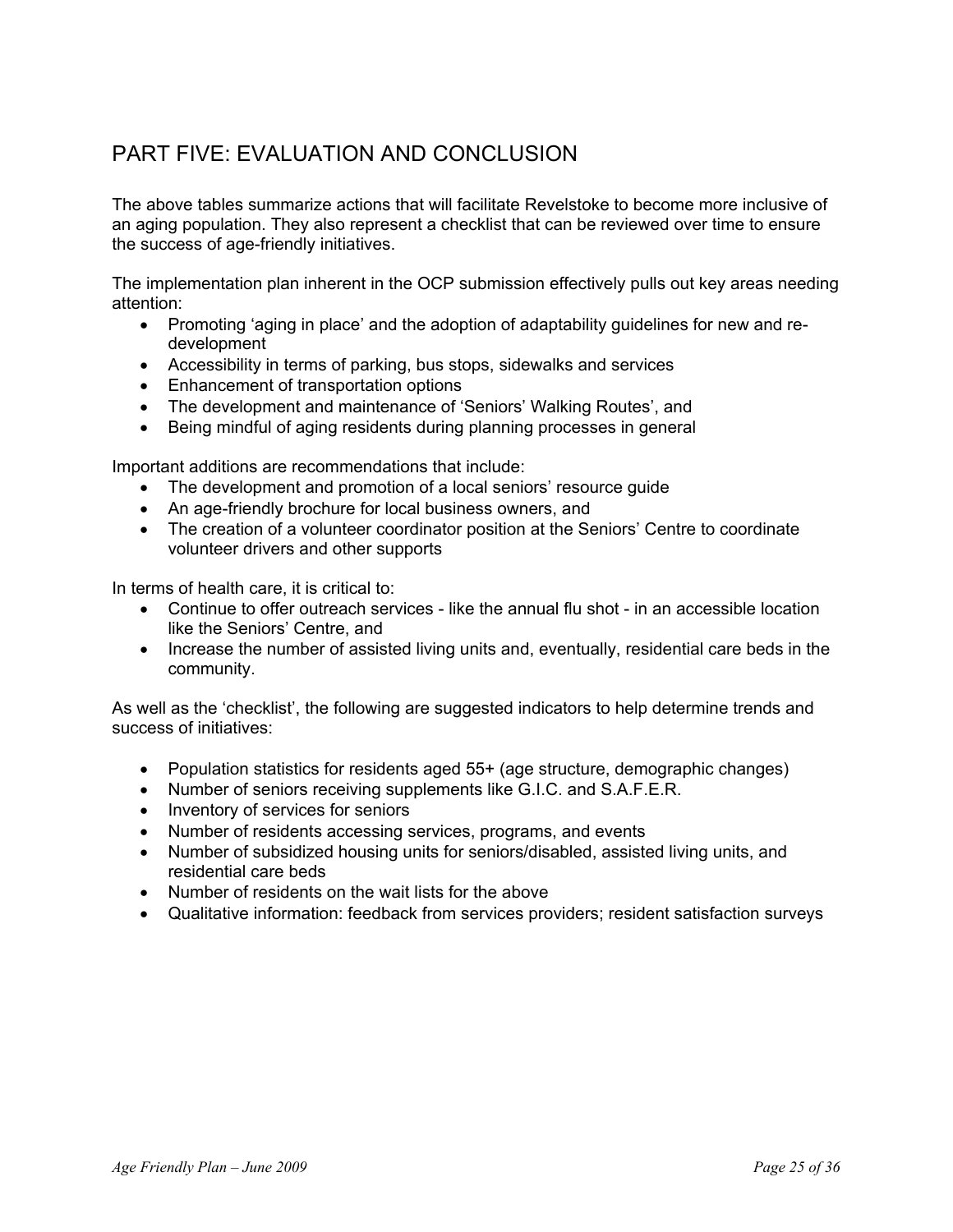## **APPENDIX A**

## **SYNOPSIS OF Revelstoke Community Social Development Seniors' Planning Session November 4th, 2008 11 am to 1 pm**

## **A. List of Participants**

#### **Revelstoke Community Social Development Committee (RCSDC)**

Nelli Richardson (RCSDC Chair, Women's Shelter) Jill Zacharias (RCSDC Social Development Coordinator)

#### **Community Connections**

Cathy Girling (Social Justice Advocate, RCSDC) Patti Larson (Outreach, BOD Hospice, BOD Hospital Auxiliary)

#### **Community Response Network**

Jennifer Neubeck Mengia Nicholson (Coordinator)

#### **Emergency Social Services**

Luana Lewis (ESS Coordinator)

#### **Housing**  Shannon Krywa (Rev Property Management)

#### **Interior Health**

Julie Lowes (Manager) Karen Herbert (Home Care Nursing) Tuulikki Tennant (Community Care Social Work) Wayne Heinrichs (Mental Health)

#### **Seniors**

Ruth Boettger (Secretatry, Seniors Ass) Bev Wiege (Seniors Counselor)

#### **Transportation**

Alan Chell (Chair, City of Revelstoke Transportation Committee)

## **B. Introduction**

The goals of this one-time session were to review existing services, ascertain needs, identify gaps, and prioritize short- and long-term actions that will enable seniors to more expediently access services, as well as build community capacity.

## **C. Identified Needs**

- 1. Transportation
	- Taxi service is unreliable; some driver's are not helpful for those who have difficulty getting into the taxi; increased costs/inefficient use of time for home care – have to drive clients because of unreliability.
	- Lack of coordination for out-of-town medical appointments difficulty for clients who have to stay overnight (post-surgical) – need for communication with out-of-town specialists?
	- Older people end of driving themselves when they shouldn't be– unsafe
	- Difficulty accessing flu shots (no seniors' health fair this year) (*Julie spoke to Public Health after this was identified & they are unable to do a flu clinic downtown this year – will see how the numbers are)*
	- Handidart not up & running yet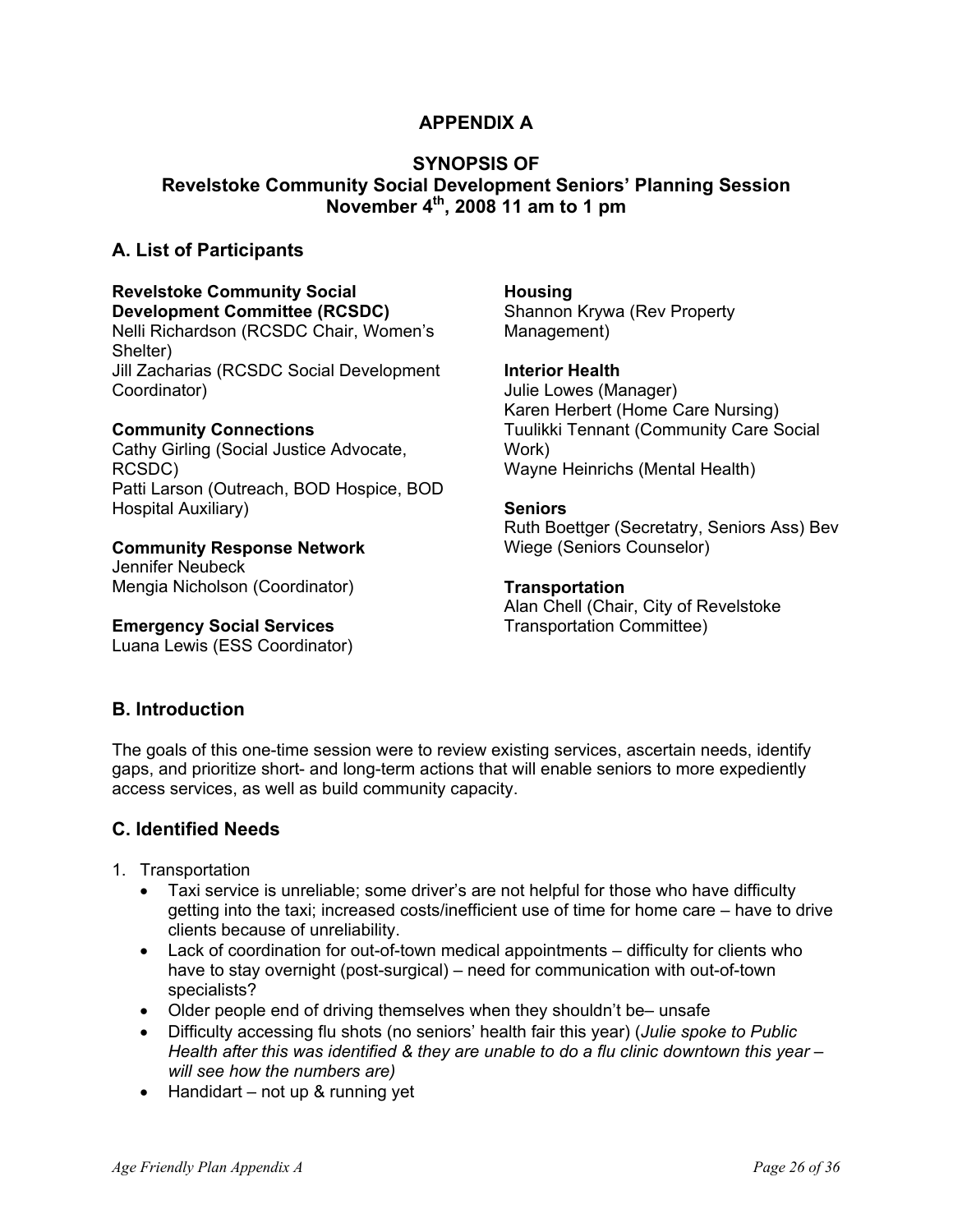- 2. Health
	- Need for more coordination & planning to have flu shots accessible for seniors in a downtown location like the seniors' centre
	- As people age and additionally when they experience social and economic stressors their vulnerability to abuse, neglect and self-neglect (e.g. poor nutrition, misuse of their medications/alcohol, poor housing) can often escalate. Building community capacity with citizens more readily aware/alert to factors such as these that can impact what we are terming as senior 'safety'.
- 3. Housing
	- Affordable, independent living (rental)
	- Increased number of residential care beds and assisted living units to meet the need and decrease wait lists
	- More subsidized housing for those on fixed income
	- Need someone to facilitate or coordinate cooperative living/roommate living for seniors to offset increasing costs & decrease social isolation. Get creative!
	- Housing resource centre
	- Shelter for men and/or people who are difficult to house
	- Family care homes (foster care for seniors)
	- Emergency or temporary housing
- 4. Accessibility
	- More curb cuts
	- Selkirk Medical Clinic & Court House Elevators too small, too fast, out-dated
	- More electric doors
	- Better snow removal slippery sidewalks
	- Fear of driving in winter
	- Stores many have a step up, narrow aisles, slippery floors communicate with Chamber of Commerce
	- More benches to rest on in downtown & walking places
	- Increased awareness & better support accessing government programs like G.A.I.N. & S.A.F.E.R. & rental assistance programs)
	- Some seniors are intimated by phone systems (ie computerized options), & navigating computer websites for info
	- Some have language barriers & need support
- 5. Community Care
	- Need to communicate what services are available & for whom (some people have unrealistic expectations of services)
	- Need more staff in home care nursing
	- Need to use resources more effectively (see problems with Taxi service)
- 6. Social Isolation
	- Leads to depression
	- Some need help with shopping & getting to appointments
	- Need help with yard maintenance, snow shoveling, minor repairs
	- Need more support with housekeeping
	- Promote volunteer opportunities for seniors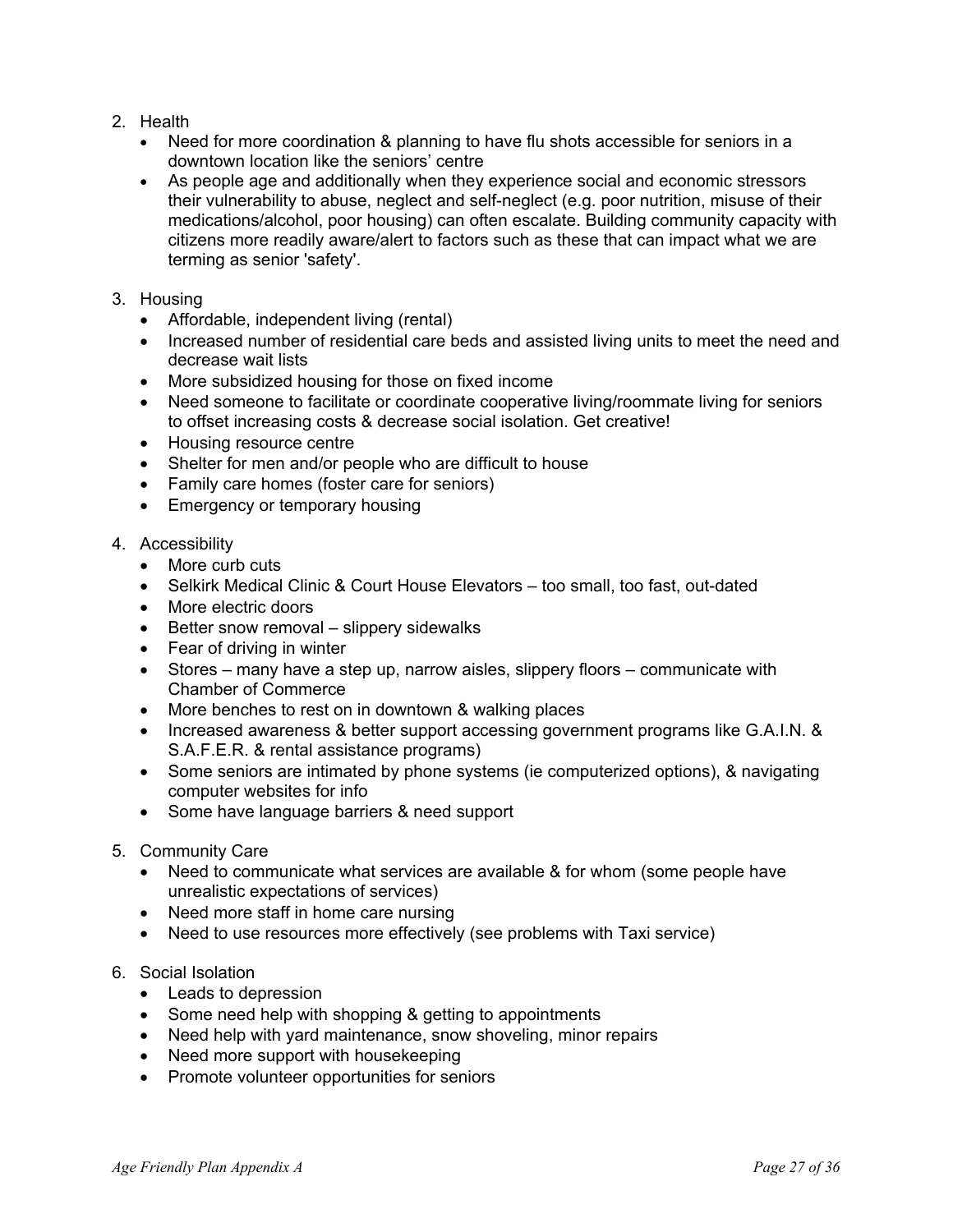## **D. Short-term Actions (0 to 1 year)**

- Information brochures/guides translated into different languages and large print
- Proactive planning to bring the flu shot to the Seniors' Centre every year
- Re-establish computer lab at the Seniors' Centre with regular tutors (from Feb May 09) to promote computer literacy & increase comfort-level with website navigation.
- Wheels to Meals Program communal dining (lunch)
- Volunteer telephone support calls (regular calls to isolated seniors) & 'Seniors Link Up' program – one on one home visits to isolated seniors
- Explore feasibility of partnering the C.A.P.P program at the high school to address snow shoveling/maintenance needs for seniors
- More city curbs ground down
- Handidart up & running
- Communications (pamphlets, radio spot, Channel 13) on how to access gov't service, what services are available, financial assistance & the like – focus on seniors
- Establish information referral service
- Mature Drivers' workshop
- Talk to Business/chamber of Commerce about accessibility difficulties
- Take action about the Taxi Service letter to the licensing body from RCSDC; recommendation to Council to address the issue
- Increase the visibility of seniors' emergency housing needs in the community (through RCDSC or Emergency Housing Committee)
- Identify lead agency & build organizational capacity to address more housing needs in the community.
- Coordinate resources and/or volunteer base of people to drive seniors to out-of-town medical services – there will be an increased need for specialized medical attention.

## **E. Medium-term Actions (1 to 3 years)**

- Establish transitional beds at the hospital that are flexible in use.
- More residential care beds and assisted living units.
- Men's Shelter
- United Way Emergency Housing program
- Research & access funding opportunities
- Research & establish Family Care Program
- Research & encourage roommate program
- More benches
- 'Adopt a Grandparent' program
- Host Workshops on: power of attorney/managing finances; personal safety at home, on the phone, on the streets, in a volunteer workplace; managing change - what are people feeling about the changes that are taking place in the community and how can we encourage increased participation in events & uptake of services.

## **F. Long-term Actions (over 3 years)**

- Promote a cultural shift to encourage more seniors to live together as room-mates, to decrease social isolation and help with costs
- Expansion of Mt. Begbie Manor low cost independent living (rental)
- Promote construction of more ownership condos for seniors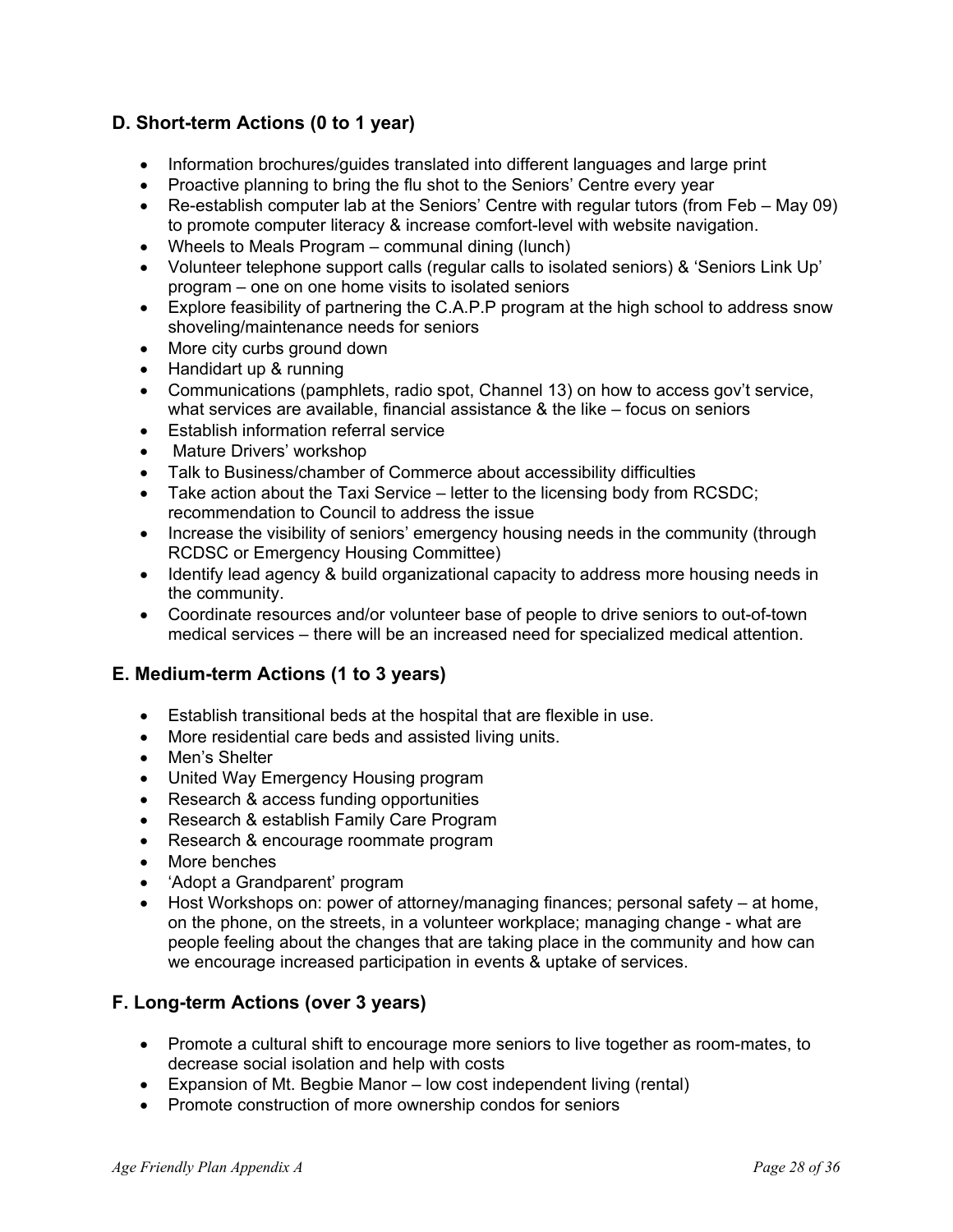- Encourage an increase in the development of private residential care facilities (attracting businesses)
- Keeping the inclusive nature of our rural community (viewing planning processes through an 'age-friendly' lens)

## **G. Next Steps**

| <b>Actions</b>                                                       | <b>Timelines</b>    |
|----------------------------------------------------------------------|---------------------|
| Apply for Age-Friendly Community Planning Grant                      | Deadline Nov 14, 08 |
| Community Consultation - Review identified needs and                 | By January 31, 09   |
| Actions with seniors for feedback and setting priorities:            |                     |
| Seniors' Association meeting<br>$\bullet$                            |                     |
| Family/resident council meeting at Mt. Cartier Court                 |                     |
| Resident groups at Mt. Begbie Manor and Monashee<br>$\bullet$        |                     |
| Court                                                                |                     |
| <b>Service Groups</b>                                                |                     |
| Initiate/investigate feasibility of short-term actions $(0 - 1)$ yr) | To October 31, 09   |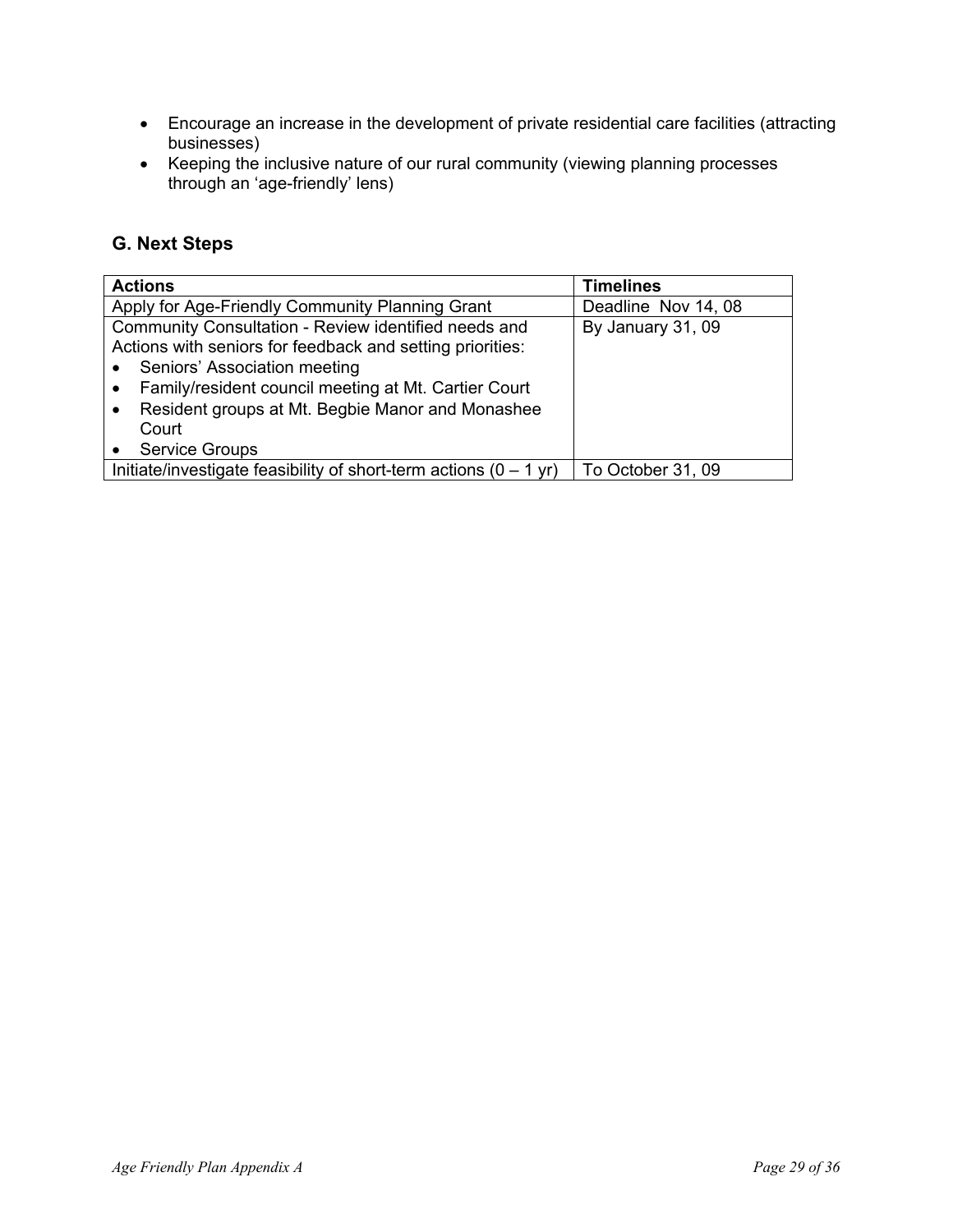## **APPENDIX B**

## **Seniors Issues Survey Report – February 2009**

A total of **230** surveys were returned – **225** were valid, and **5** surveys were not valid due to the respondents being too young. Percentages cited are in relation to the number of responses per question. Verbatim responses stated here (comments) are those most frequently cited by respondents. Overall, many survey respondents noted that answers reflected their current healthy state, but questions could be of more concern as they aged or if they became injured or sick.

#### **1. Firstly, what year were you born?**

The average age of respondents was 73 years. Over 25% of all Revelstoke residents aged 80 years or over participated in the survey.



## **2. How long do you plan to stay in Revelstoke?**

| Length of stay    | Percent |
|-------------------|---------|
| $0$ to 5 years    | $5\%$   |
| More than 5 years | 52%     |
| Don't Know        | 43%     |



## **Comments:**

Most people wanted to stay in Revelstoke for the rest of their lives; those who 'didn't know' cited insecurity regarding affordability (rising cost of living), and whether enough services would be available to meet their needs.

#### **3. Accessible transportation**

Do you have difficulty getting in and out of a vehicle? Yes: 19% No: 81%



## **Comments:**

Some stated that the condition of the sidewalks/roads affected their ability to get in and out of a vehicle.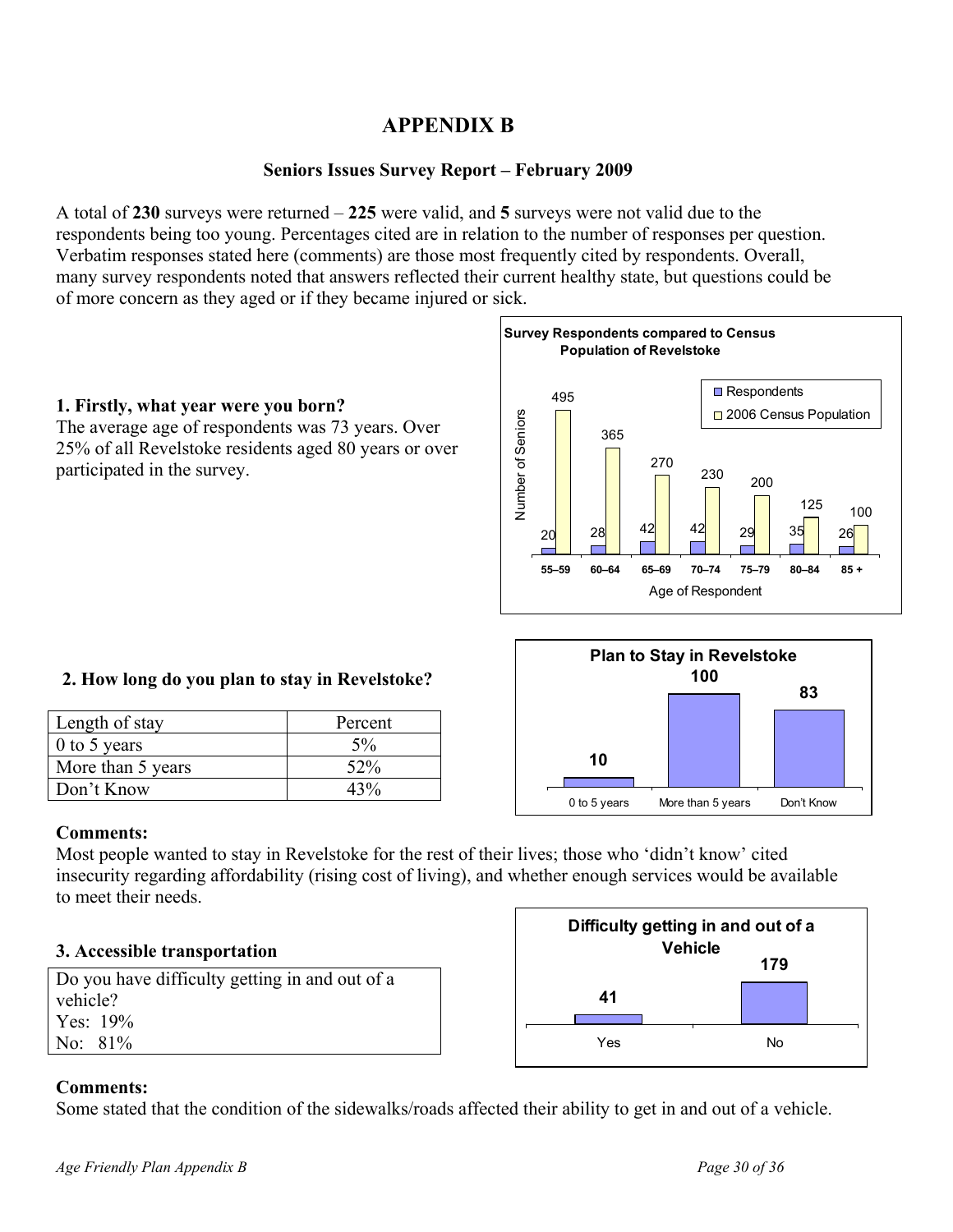| 3a. Transportation                                                                                           | Very Important/<br>Important |
|--------------------------------------------------------------------------------------------------------------|------------------------------|
| Getting to and from out-of-town appointments                                                                 | 79%                          |
| Continuing to drive myself                                                                                   | 77%                          |
| Regular public transit (bus) service                                                                         | 75%                          |
| Reliable taxi service                                                                                        | 68%                          |
| Wheelchair accessible door-to-door (taxi) service for mobility-challenged residents                          | 61%                          |
| Wheelchair accessible door-to-door service for mobility-challenged residents who<br>cannot transfer to a car | 58%                          |

| <b>Transportation Type</b>                                                                                   | Not Applicable ■ Very Important / Important ■ Not Important ■ Not Applicable |          |  |
|--------------------------------------------------------------------------------------------------------------|------------------------------------------------------------------------------|----------|--|
| Getting to and from out-of-town appointments                                                                 | 168                                                                          | 26<br>18 |  |
| Continuing to drive myself                                                                                   | 165                                                                          | 42       |  |
| Regular public transit (bus) service                                                                         | 156                                                                          | 33<br>18 |  |
| Reliable taxi service                                                                                        | 141                                                                          | 27<br>42 |  |
| Wheelchair accessible door-to-door (taxi) service<br>for mobility-challenged residents                       | 123<br>12                                                                    | 68       |  |
| Wheelchair accessible door-to-door service for<br>mobility-challenged residents who cannot transfer to a car | 10<br>116                                                                    | 75       |  |
|                                                                                                              | # of Respondents                                                             |          |  |

A number of issues were cited regarding the existing taxi service – long wait times; lack of courteous drivers.

Many expressed concern that the public transit bus didn't stop at the Community Centre or Seniors' Centre, and there was no transit service in the evenings.

It was noted that access to out of town medical appointments requiring an overnight stay was difficult to arrange for many seniors - accessible, alternative transportation options were needed for this and for appointments that must be made on dates when the medical bus was not available.

## **4. Home care support**

I would like to have, or am on the waiting list for, home care support services Yes: 15% No: 85%

## **Comments:**

A total of 31 respondents answered 'yes' to this question Some respondents were already receiving home care support – private or otherwise.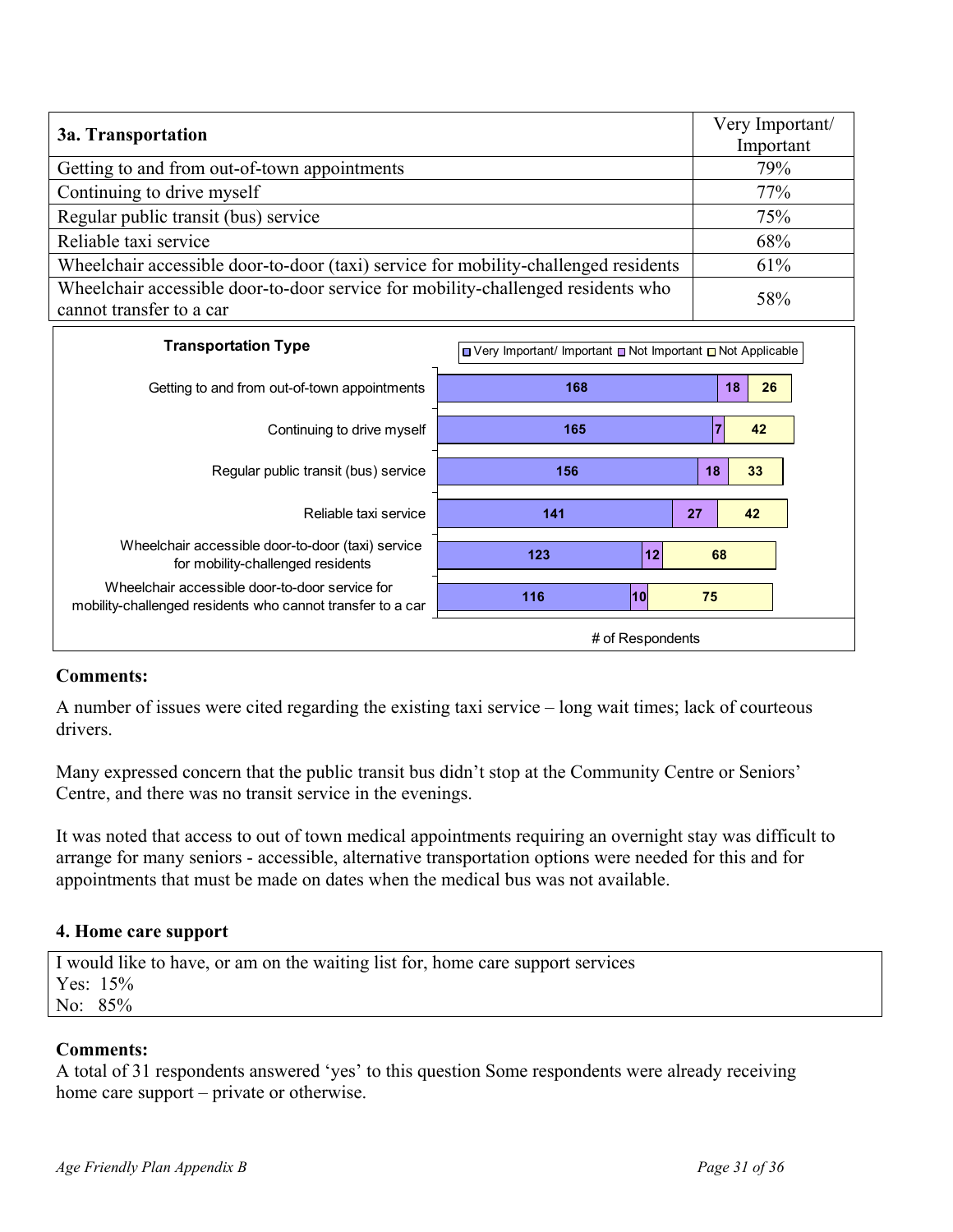| 4a. Health and Community Care                                                                  | Very Important/<br>Important |
|------------------------------------------------------------------------------------------------|------------------------------|
| Knowing what local health and community care services are available $\&$ how to<br>access them | 95%                          |
| Flu shots offered at a downtown location                                                       | 83%                          |
| Meals on wheels (in your home)                                                                 | 40%                          |
| Telephone support calls from volunteers                                                        | 40%                          |
| Personal support visits from volunteers                                                        | 38%                          |
| Wheels to meals (Dining with others)                                                           | 36%                          |



It was noted that Meals on Wheels serving portions had decreased while the cost had remained constant for several years.

Downtown access to flu shots was needed.



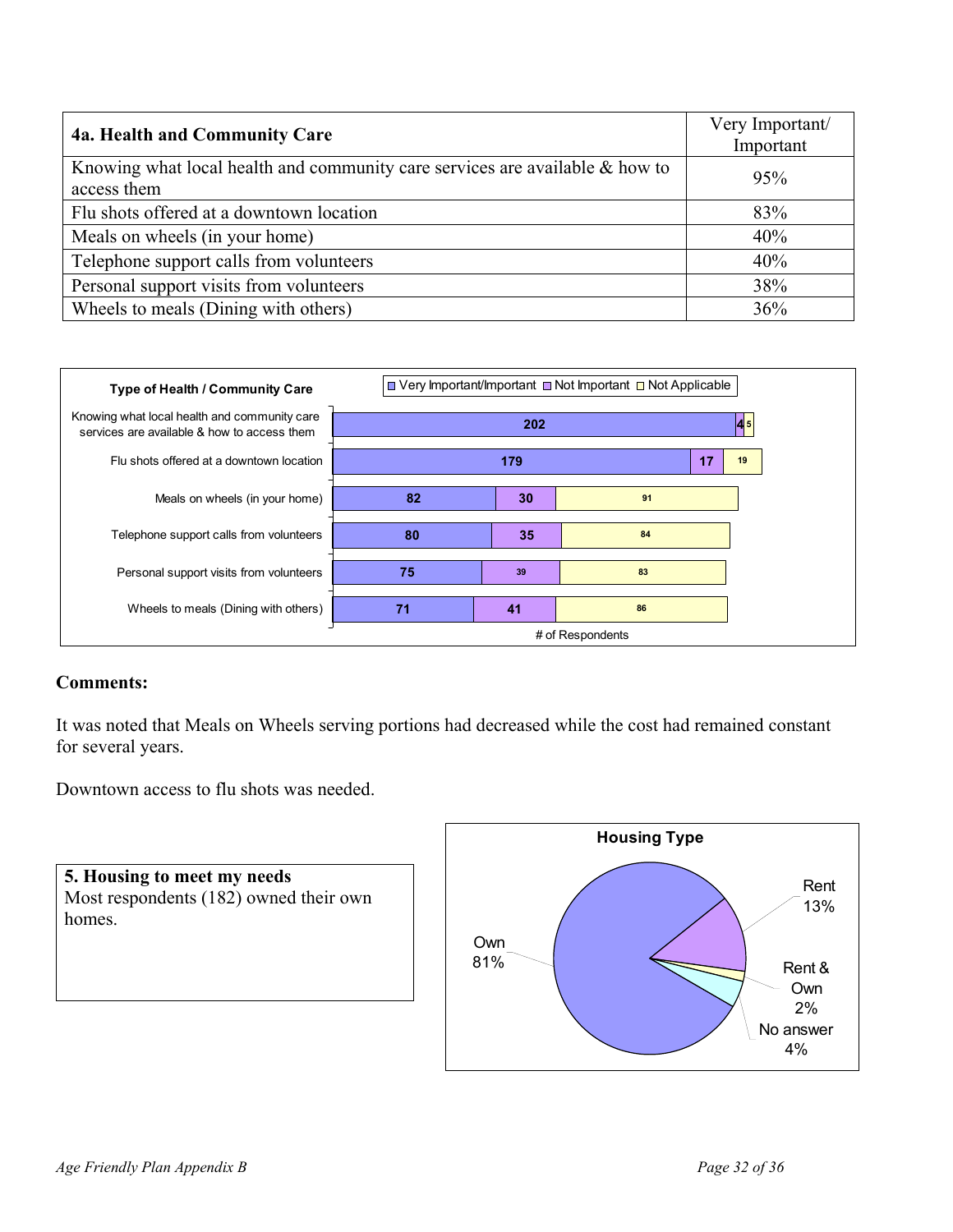| <b>5a.</b>                                                                                                   | Yes   | No  |
|--------------------------------------------------------------------------------------------------------------|-------|-----|
| I am having difficulty finding a place to live that is suitable for me (for example<br>$-$ size or location) | 8%    | 92% |
| I am having difficulty finding a place to live that is affordable for me                                     | $1\%$ | 89% |

| <b>Difficulty finding</b><br>a place that is: |                  | Yes | $\square$ No |  |
|-----------------------------------------------|------------------|-----|--------------|--|
| Affordable for me                             | 16               |     | 130          |  |
| Suitable for me                               | 12               |     | 134          |  |
|                                               | # of respondents |     |              |  |

Respondents felt fortunate to own their homes, but were not sure what to do if they had to move – nothing suitable was available or affordable for seniors; there were limited to no options for seniors needing or wishing to downsize. *"If I had to sell my home, where would I go?"* 

| 6. Getting around                          | Very Important/<br>Important | <b>Where benches?</b>                                                                          |
|--------------------------------------------|------------------------------|------------------------------------------------------------------------------------------------|
| Snow removal/sanding on<br>sidewalks       | 93%                          | Downtown<br>$\bullet$<br>Greenbelt<br>٠                                                        |
| More benches and/or resting<br>places      | 78%                          | In stores<br>$\bullet$<br>Shopping mall<br>$\bullet$                                           |
| More sloping curbs at<br>intersections     | 74%                          | Mackenzie Ave<br>$\bullet$<br>Bus stops<br>$\bullet$                                           |
| More electric doors on public<br>buildings | 69%                          | Between downtown & places where seniors<br>$\bullet$<br>live (Selkirk Gardens, Nims Manor etc) |
| Wider corridors in stores                  | 56%                          | Soccer/playing field so you can watch games<br>$\bullet$                                       |

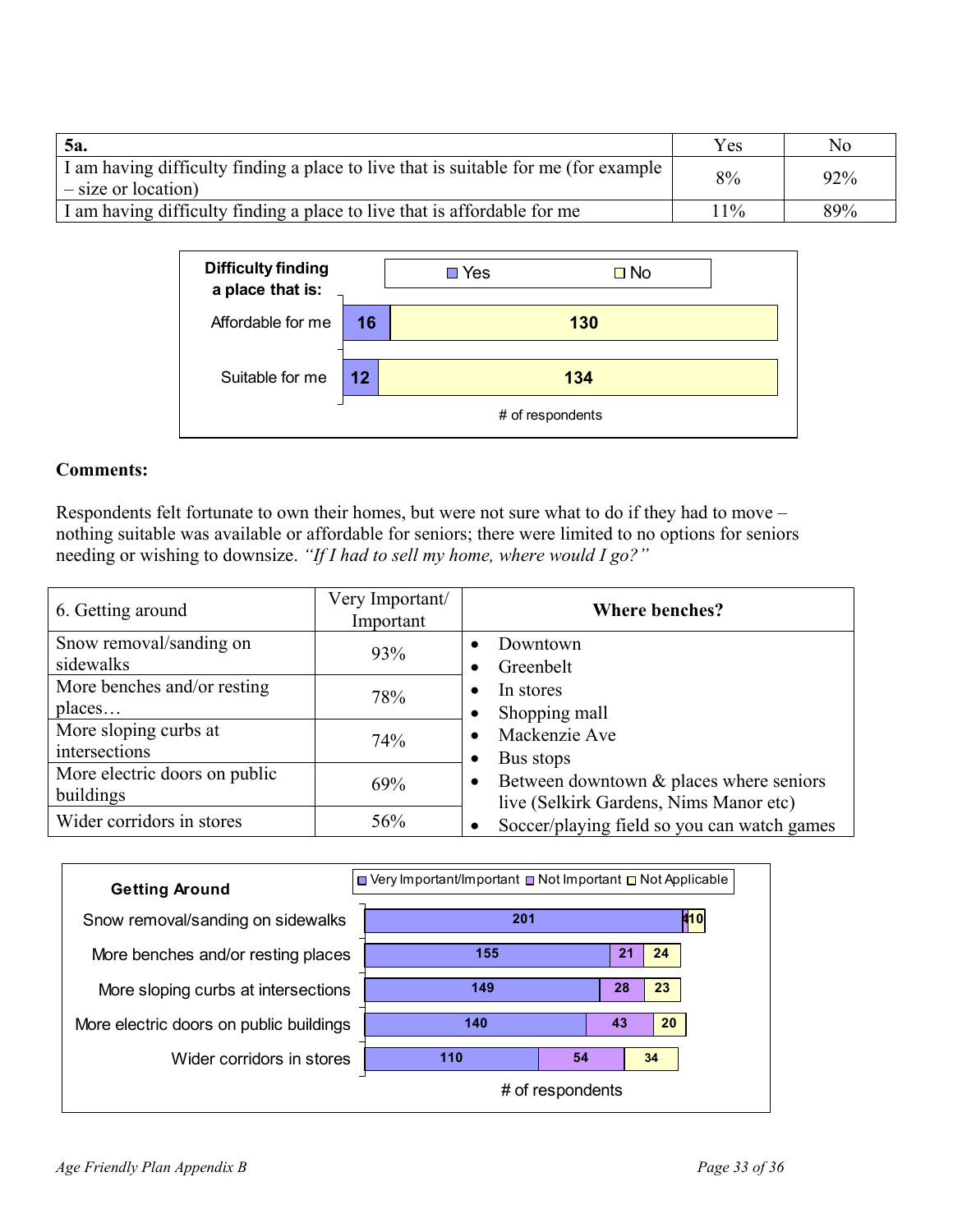Walking was a priority for most respondents. The icy, treacherous condition of sidewalks in winter and lack of enforcement of handicap parking spaces were key barriers to accessibility. There was a need for more handicap parking. Sidewalk ice made getting around very difficult, especially with a walker. It was noted that sloping curbs were good in summer but treacherous if not maintained in winter. There were many sidewalks and curbs in need of repair. More benches were needed, particularly in the above locations.

| 7. Personal well-being                                           | Very Important/<br>Important |
|------------------------------------------------------------------|------------------------------|
| Recreational and social activities                               | 81%                          |
| Help with and/or more information about government services      | 77%                          |
| Learning about volunteer opportunities                           | 62%                          |
| <b>Educational opportunities</b>                                 | 47%                          |
| Help with yard work, home repairs, and snow shoveling            | 45%                          |
| Help with shopping and getting to appointments                   | 43%                          |
| Help navigating computer websites and getting information online | 40%                          |
| Learning how to use a computer                                   | 39%                          |
| Help with housework & cooking meals                              | 38%                          |

| <b>Personal Well Being</b>                                   | U Very Important/ Important ■ Not Important ■ N/A |    |                    |  |
|--------------------------------------------------------------|---------------------------------------------------|----|--------------------|--|
| Recreational and social activities                           | 161                                               |    | $ 15\rangle$<br>21 |  |
| Help with and/or more information about government services  | 153                                               |    | 33<br>14           |  |
| Learning about volunteer opportunities                       | 124                                               |    | 42<br>34           |  |
| Help with yard work, home repairs, and snow shoveling        | 93                                                | 36 | 78                 |  |
| Educational opportunities                                    | 91                                                | 52 | 54                 |  |
| Help with shopping and getting to appointments               | 86<br>34                                          |    | 80                 |  |
| Help navigating computer websites/getting information online | 78                                                | 44 | 74                 |  |
| Learning how to use a computer                               | 77                                                | 53 | 71                 |  |
| Help with housework & cooking meals                          | 45<br>76                                          |    | 81                 |  |
|                                                              | # of respondents                                  |    |                    |  |

## **Comments:**

More senior participation and events were needed at the Seniors' Centre.

## **Suggestions for recreational and social activities:**

Activities needed to be held during the day – it was difficult for many seniors to get out at night. Also, events needed to be affordable for all. Suggestions - Old-time dances, arts, crafts, cards (other than Bridge), lunch outings, bus trips out-of-town.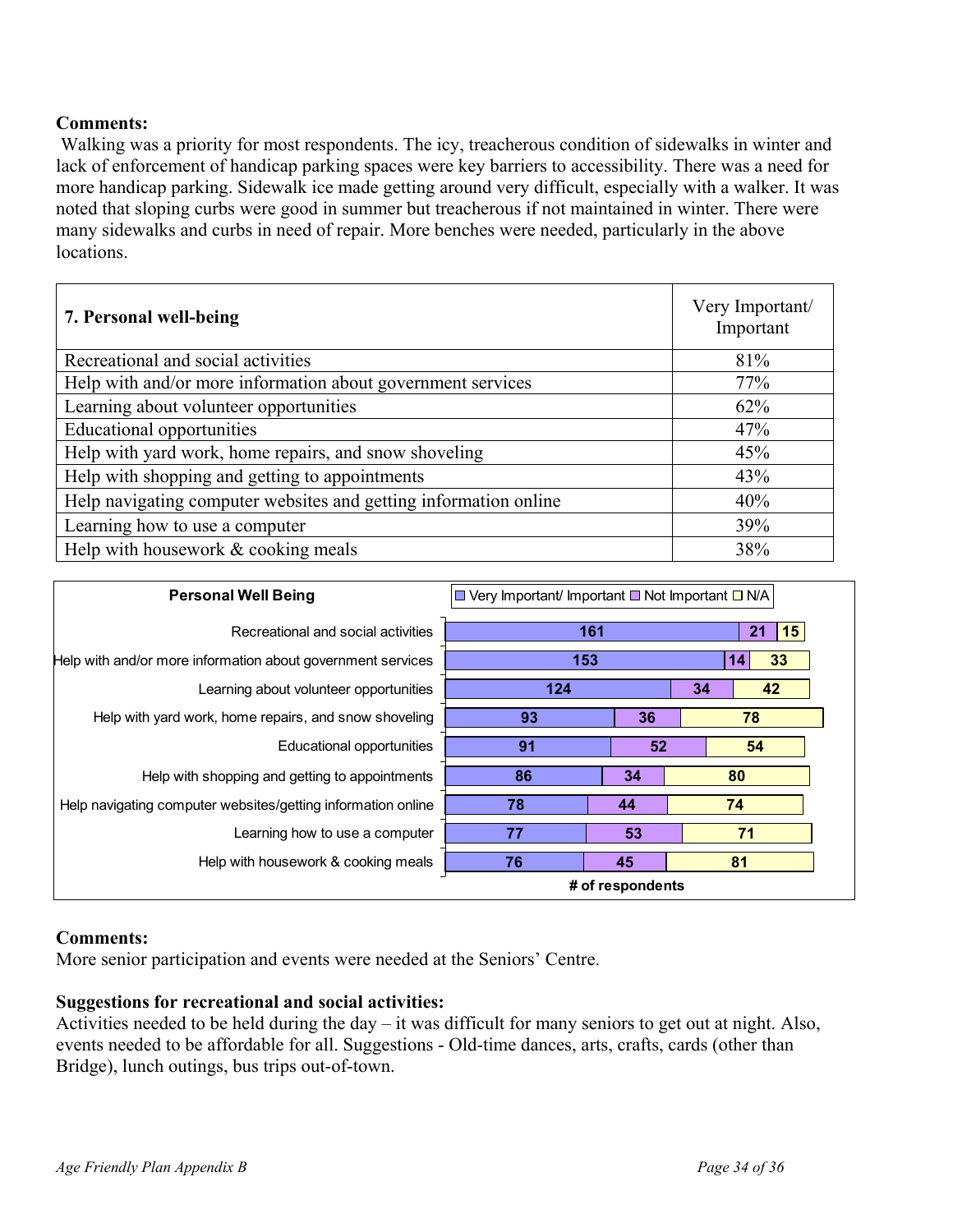## **7a. Personal safety**

A total of 39 respondents did not know whom to call if they felt unsafe.



#### **Comments:**

Most respondents felt safe during the day, but some not at night. Some didn't feel safe in winter because of ice/snow on sidewalks, and in summer due to bears.

| 7b. Personal income                                                                             | Yes    | No  |
|-------------------------------------------------------------------------------------------------|--------|-----|
| My income is adequate to meet my needs                                                          | $91\%$ | 9%  |
| I know where to obtain financial or legal advice when I need it                                 | 73%    | 27% |
| If the cost of living increases much more, my income will not be sufficient to meet<br>my needs | 59%    | 41% |



## **Comments:**

There were concerns about being on a fixed income and the rising cost of living – many felt affordability depended on the economy. Some stated that as long as they were still working, they were fine.